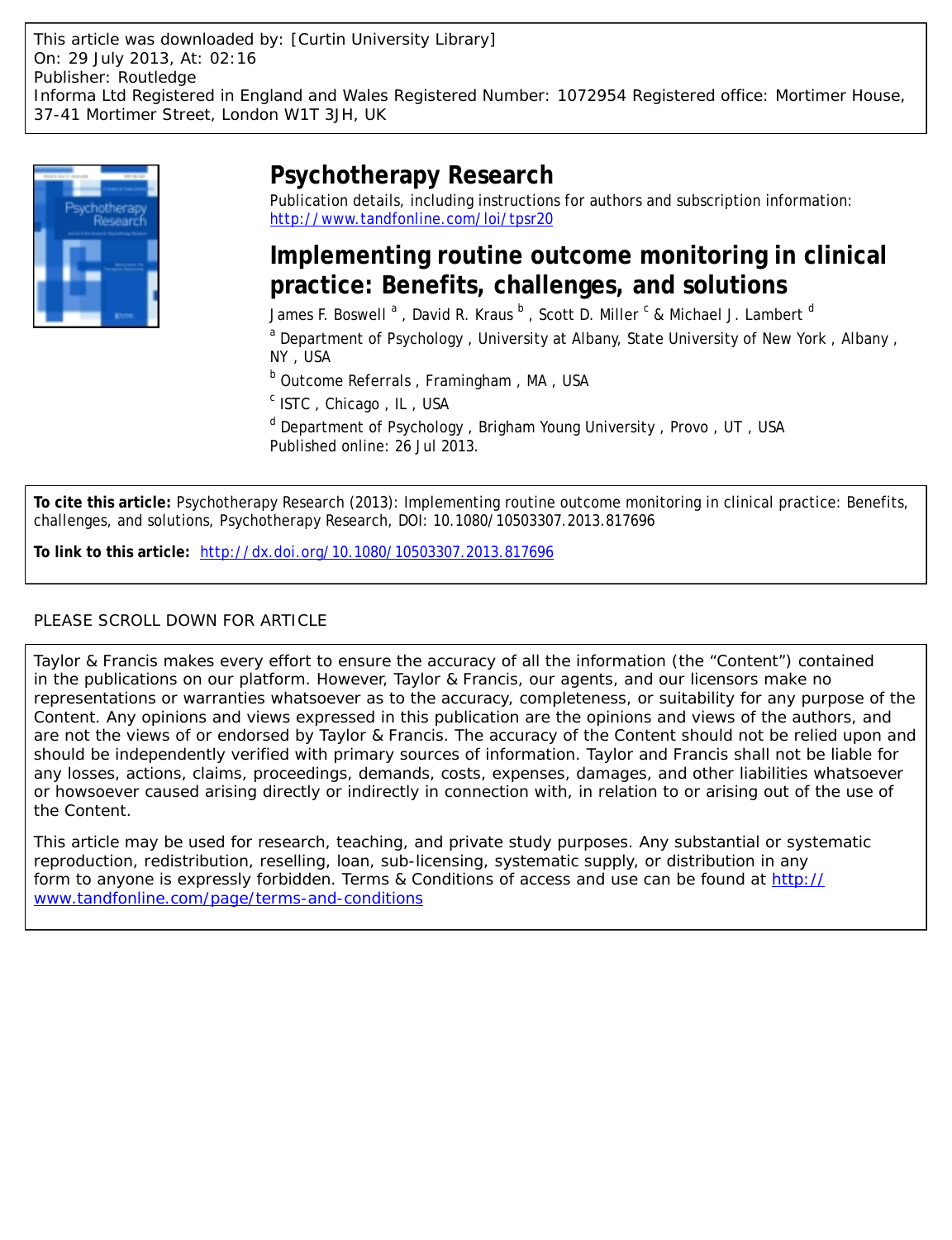# Implementing routine outcome monitoring in clinical practice: Benefits, challenges, and solutions

JAMES F. BOSWELL $^1$ , DAVID R. KRAUS $^2$ , SCOTT D. MILLER $^3$ , & MICHAEL J. LAMBERT $^4$ 

<sup>1</sup>Department of Psychology, University at Albany, State University of New York, Albany, NY, USA; <sup>2</sup>Outcome Referrals, Framingham, MA, USA; <sup>3</sup>ISTC, Chicago, IL, USA & <sup>4</sup>Department of Psychology, Brigham Young University, Provo, UT, USA

(Received 3 April 2013; revised 12 June 2013; accepted 18 June 2013)

#### Abstract

This article reviews the benefits, obstacles, and challenges that can hinder (and have hindered) implementation of routine outcome monitoring in clinical practice. Recommendations for future routine outcome assessment efforts are also provided. Spanning three generations, as well as multiple developed tools and approaches, the four authors of this article have spent much of their careers working to address these issues and attempt to consolidate this learning and experience briefly here. Potential "elephants in the room" are brought into the discussion wherever relevant, rather than leaving them to obstruct silently the field's efforts. Some of these topics have been largely ignored, yet must be addressed if we are to fulfill our promise of integrating science and practice. This article is an attempt to identify these important issues and start an honest and open dialogue.

Keywords: routine outcome monitoring; feedback; science-practice integration; dissemination and implementation

''Ideas are a dime a dozen. People who implement them are priceless.''

Mary Kay Ash

In 1662, the Flemish medicinal chemist Jan Baptist van Helmont proposed what is considered the first randomized clinical trial (RCT) in history. He challenged conventional wisdom held as fact by practitioners of his day. Venesection, better known as bloodletting, was a major therapeutic tool. The procedure, believed effective for the remedy of a variety of pathologic conditions, was bolstered by an elaborate rationale, system of differential diagnosis, and specific tools and techniques. Confident that science would prevail over tradition, he offered a wager of 300 Florins—approximately  $60,000 \text{ mod}$ ern US dollars—to any of his contemporaries willing to test their methods against his:

Let us take out of the Hospitals, out of the Camps, or from elsewhere, 200, or 500 poor People, that have Fevers, Pleurisies, etc. Let us divide them in Halfes, let us cast lots, that one half of them may fall to my share and the other to yours; I will cure them without bloodletting ...but you do as ye know ...we shall see how many funerals both of us shall have.'' (Harford, 2011, p. 121).

No record exists of anyone accepting van Helmont's bet. What is known is that he was arrested, interrogated, condemned, and confined by authorities of the day. Bloodletting continued for another 200 years. Even if his contemporaries had agreed to put their practices to the test and been proven wrong, it would be a mistake to assume rapid acceptance and adoption of the data. Then as now, implementation significantly lags behind discovery (McHugh & Barlow, 2012). Despite a culture favorable to the scientific method, a literate population, and the ability to transmit information at speeds unimaginable in van Helmont's age, available evidence indicates that as much as two decades can pass before discoveries are integrated into clinical practice (Brownson, Kreuter, Arrington, & True, 2006).

The purpose of this paper is, in part, to identify the barriers to implementation—important factors that when ignored silently impede progress. In particular, we focus on the implementation of routine outcome monitoring (ROM). Following a brief introduction and making a case for the impact

Correspondence concerning this article should be addressed to James F. Boswell, University at Albany, State University of New York, Department of Psychology, Albany, NY, USA. Email: jboswell@albany.edu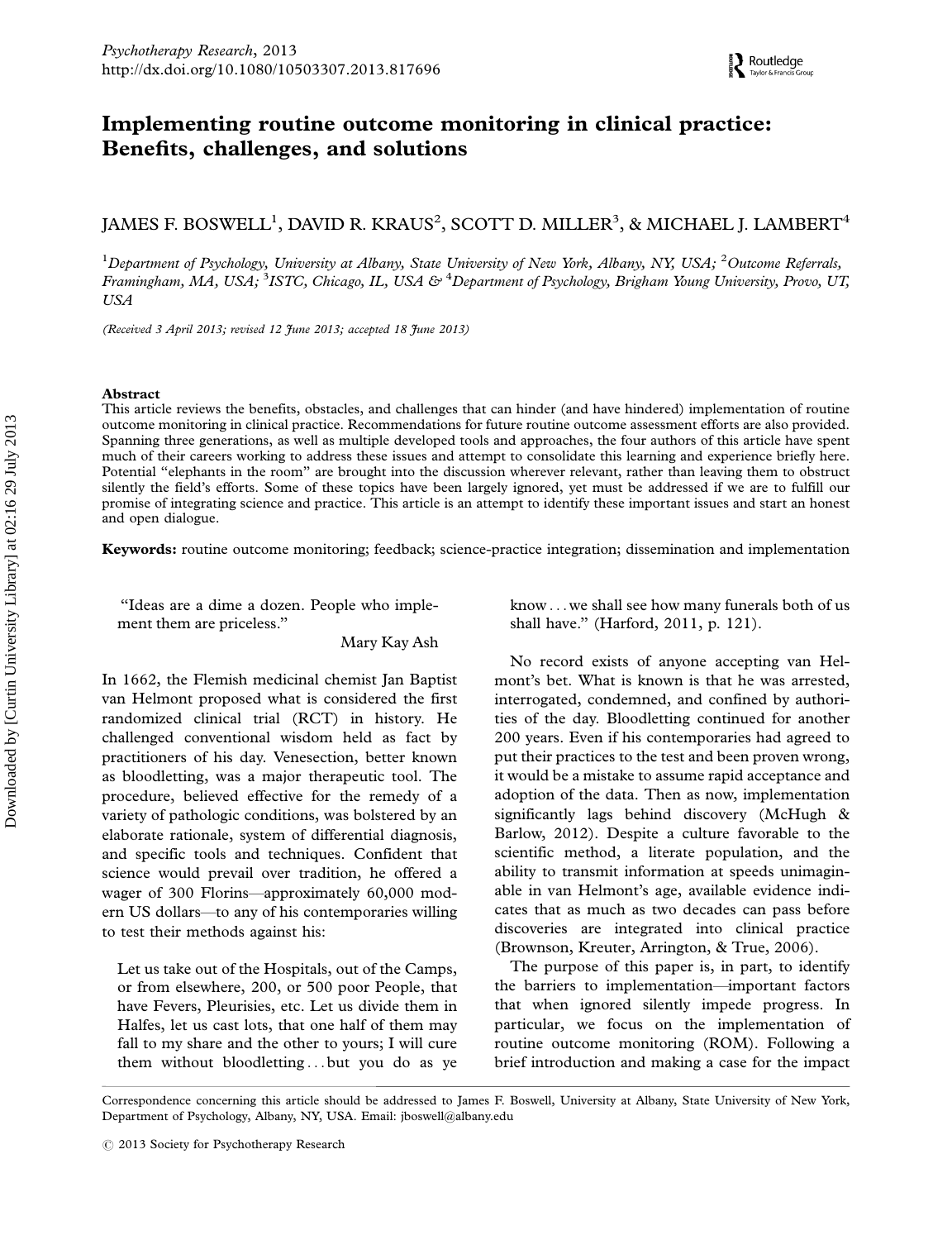of ROM, we identify philosophical and practical barriers to such monitoring. Finally, we offer some potential solutions to impediments encountered by front-line clinicians and healthcare systems when putting ROM into practice.

#### Outcome Monitoring

In 1996, Howard, Moras, Brill, Martinovich, and Lutz first suggested using session-to-session measures of client progress to evaluate and improve treatment outcome. Their approach differed from traditional efficacy and effectiveness research, which focuses on the average response of participants in either experimental or naturalistic settings. As a complement to traditional nomothetic approaches, these researchers proposed directing increased attention to a more idiographic approach, asking, ''Is this treatment, however constructed, delivered by this particular provider, helpful to this client at this point in time?''

Since Howard et al.'s (1996) pioneering work, over a dozen RCTs and several meta-analyses have been published (e.g., Shimokawa, Lambert, & Smart, 2010). These studies provide strong empirical support for ROM. When implemented, the risk of patient deterioration is significantly decreased. At the same time, effect sizes are enhanced, and in some extreme cases tripled (Anker, Duncan, & Sparks, 2009; Kraus, Castonguay, Boswell, Nordberg, & Hayes, 2011). Moreover, technological advances now enable practitioners to quickly and efficiently administer reliable and valid measures, track progress, and receive individualized feedback for their clients in real time (Barkham, Mellor-Clark, Connell, & Cahill, 2006; Kraus, Wolf, & Castonguay, 2006; Lambert, 2012; Miller, Duncan, Sorrell, & Brown, 2005). As can be seen in the companion papers of this series, ROM has been the focus of practice-oriented research in diverse naturalistic settings (Castonguay, Pincus, & McAleavey, in press; Fernández-Alvarez, Gómez & García, in press; Homqvist, Philips, & Barkham, in press; McAleavey, Lockard, Castonguay, Hayes, & Locke, in press; Strauss et al., in press; West et al. in press).

If adoption and implementation were a simple matter of combining evidence with a practicable methodology, then ROM would not only be known and accepted, but widely used. This is not consistently the case (Miller, Hubble, Chow, & Seidel, 2013). Surveys spanning different countries indicate that few clinicians actually employ ROM in their dayto-day work (Gilbody, House, & Sheldon, 2002; Hatfield & Ogles, 2004; Zimmerman & McGlinchey, 2008). Furthermore, although the collection of routine data has received more attention from service organizations and provider groups in recent years,

there is considerable variability in the implementation, sustainability, and subsequent use of routine outcome data. Despite indications of low utilization, Bickman (2000) found that a large percentage of therapists held interest in receiving regular reports of client progress. Subsequently, Hatfield and Ogles (2004) conducted a survey with a national sample of licensed psychologists to investigate this discontinuity. As before, clinicians expressed interest in having reliable outcome information. Among the reasons given by those choosing not to use outcome measures, the top were ''practical (e.g., cost and time) and philosophical (e.g., relevance) barriers'' (p. 485).

#### Outcome Monitoring Systems

Drapeau (2012) identified 10 measures/systems for tracking mental health changes in routine care and had the authors of each system describe their purposes and implementation procedures. Obviously, there are many unique ways to monitor patients' mental health functioning over the course of treatment. In order to maximize the discussion of lessons learned about implementing ROM in clinical care, discussion will be limited to the following systems, several of which some of the present authors have developed: PCOMS ICCE, TOP, CORE, and OQ Systems.

The Partners for Change Outcome Management System: International Center for Clinical Excellence (PCOMS ICCE) includes measures of progress and the therapeutic alliance. Scales are available for adults, youth, and children and have been translated into 25 different languages. The brevity of these measures makes them ideal for use at every session. Following an independent review, PCOMS ICCE was recently listed on the National Registry of Evidence-based Programs and Practices. Based on three RCTs included in a recent meta-analysis, Lambert and Shimokawa (2011) found an effect size of  $g = 0.53$  for the treatment-as-usual vs. feedback groups, with an odds ratio indicating that the feedback groups were 3.5-times more likely to achieve reliable change.

Another ROM and feedback measurement system is the Treatment Outcome Package (TOP; Kraus, Seligman, & Jordan, 2005), with different versions for adults, adolescents, and children. The TOP system was built on the recommendations of the Core Battery Conference (Strupp, Horowitz, & Lambert, 1997), and is unique in its multidimensional focus (Kraus, Boswell, Wright, Castonguay, & Pincus, 2010). The TOP factor structure allows clinicians to track change across 12 different dimensions of behavior, symptoms, quality of life and functioning. The adult version of the instrument assesses dimensions that include substance abuse, depression, panic, psychosis, mania,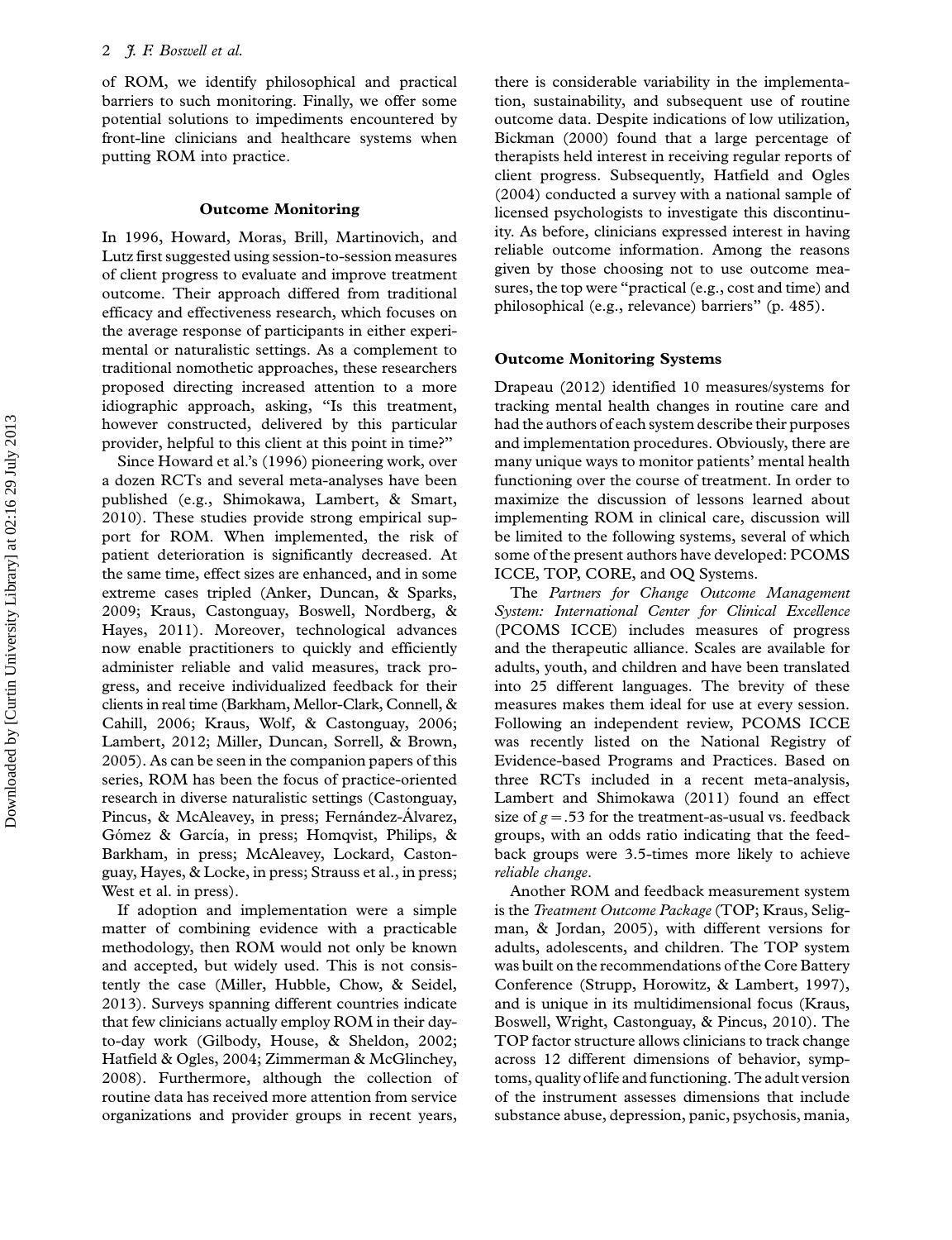suicide, violence, sleep, quality of life, and social, work and sexual functioning. Recent research using the TOP has focused on identifying clinicians' relative strengths and weaknesses in specific problem domains and with particular types of clients (Kraus et al., 2011), including the examination of outcomes for clients with complex comorbidity (Nordberg et al., 2010).

A third system, used extensively in the United Kingdom, is the Clinical Outcomes in Routine Evaluation (CORE) system developed by Barkham and colleagues (2001, 2006). Similar to the TOP, the CORE has been used not only to track client progress but to benchmark patient outcomes for use at clinic and system levels. Thus, administrators in conjunction with clinicians can identify underperforming units and track improvements following modification to routine care. At relatively little cost, therapists can formally measure, monitor, and track patient self-reported well-being, and predict as well as improve final treatment response, especially with clients who worsen during the course of treatment (for a detailed description of the CORE, see Homqvist et al., in press).

The final group of measures considered is the Outcome Questionnaire System (OQ System). Much of the pioneering research on the subject of ROM was done using the scales developed by Lambert and colleagues (Lambert et al., 1996). The OQ system offers different outcome measures for adults, children, adolescents, and clients considered seriously mentally ill. Additional features of the OQ and supporting research are discussed in the section that follows.

Each of the above-named systems has similarities and differences, as well as strengths and weaknesses (Youn, Kraus, & Castonguay, 2012), and adequate empirical support. PCOMS is the briefest of the group, thereby potentially facilitating greater acceptance by practitioners. Similarly, the CORE is widely used in Europe and has two abbreviated versions for use in routine clinical practice. The TOP and OQ systems are both relatively longer, and the OQ is the most researched tool of the lot. Involving the greatest number of items and multidimensional feedback, the TOP was recently tested by the Annie E. Casey Foundation with users in Ohio. The range of administration times was 3 to 5 minutes. The TOP has also been a data linchpin for innovative and productive community practice research networks (PRNs; e.g., Castonguay et al., 2010) and data-driven treatment initiatives (see Adelman, 2005). That said, choosing the right tool for a particular setting involves working to strike a balance between the competing demands of validity, reliability, and feasibility as well as meeting individual clinician or

agency preferences and needs (Miller, Duncan, & Hubble, 2004). Following this introduction, we now briefly make the case for ROM before discussing philosophical and practical barriers to such monitoring, as well as offering some solutions to impediments encountered by front line clinicians and healthcare systems when putting ROM into practice.

#### Why Do We Need Outcome Monitoring?

In a recent article, Youn, Kraus, and Castonguay (2012) identified several benefits to ROM. For example, the detection of even slight improvements can reassure skeptical clients that they are making recognizable progress in treatment and further improve the therapeutic alliance. Furthermore, ROM can provide therapists with "off track" alerts indicating that the current course of treatment may be ineffective or even harmful. Even in controlled treatment settings, rates of deterioration and nonresponse are not insignificant. Hansen, Lambert, and Forman (2002) examined a representative sample of randomized clinical trial outcomes based on 89 treatment comparisons (mostly CBT) and reported an average of 57% to 67% recovered or improved after receiving an average of 13 sessions of treatment. These outcomes were contrasted with those found in over 6,000 clients who participated in routine care that lasted an average of four sessions with patients ranging from those treated in community mental health centers to those being seen in outpatient clinics. Rates of improvement/recovery averaged 35% and deterioration varied from a low of 3.2% to a high of 14%, with an average rate of 8%. As Hansen et al. (2002), point out, even when an EST is offered to individuals who have the same disorder and see therapists who have been carefully selected, monitored, and supervised, 30% to 50% of patients fail to respond to treatment.

The situation for child and adolescent outcome in routine care is also sobering. In a comparison of children being treated in community mental health  $(N=936)$  or through managed care  $(N=$ 3,075), estimates of deterioration were 24% and 14%, respectively (Warren, Nelson, Mondragon, Baldwin, & Burlingame, 2010). This means that even if there were a right treatment or ''best practice'' for an individual, we would need to identify patients who are failing to respond to this treatment before they left our care. Furthermore, increased attention to deterioration in treatment may be warranted given the high rates of treatment dropout observed in clinical practice. It is estimated that  $40-60\%$  of children and adolescents discontinue treatment prematurely (Kazdin, 1996; Wierzbicki & Pekarik, 1993); many of these dropouts are probably due to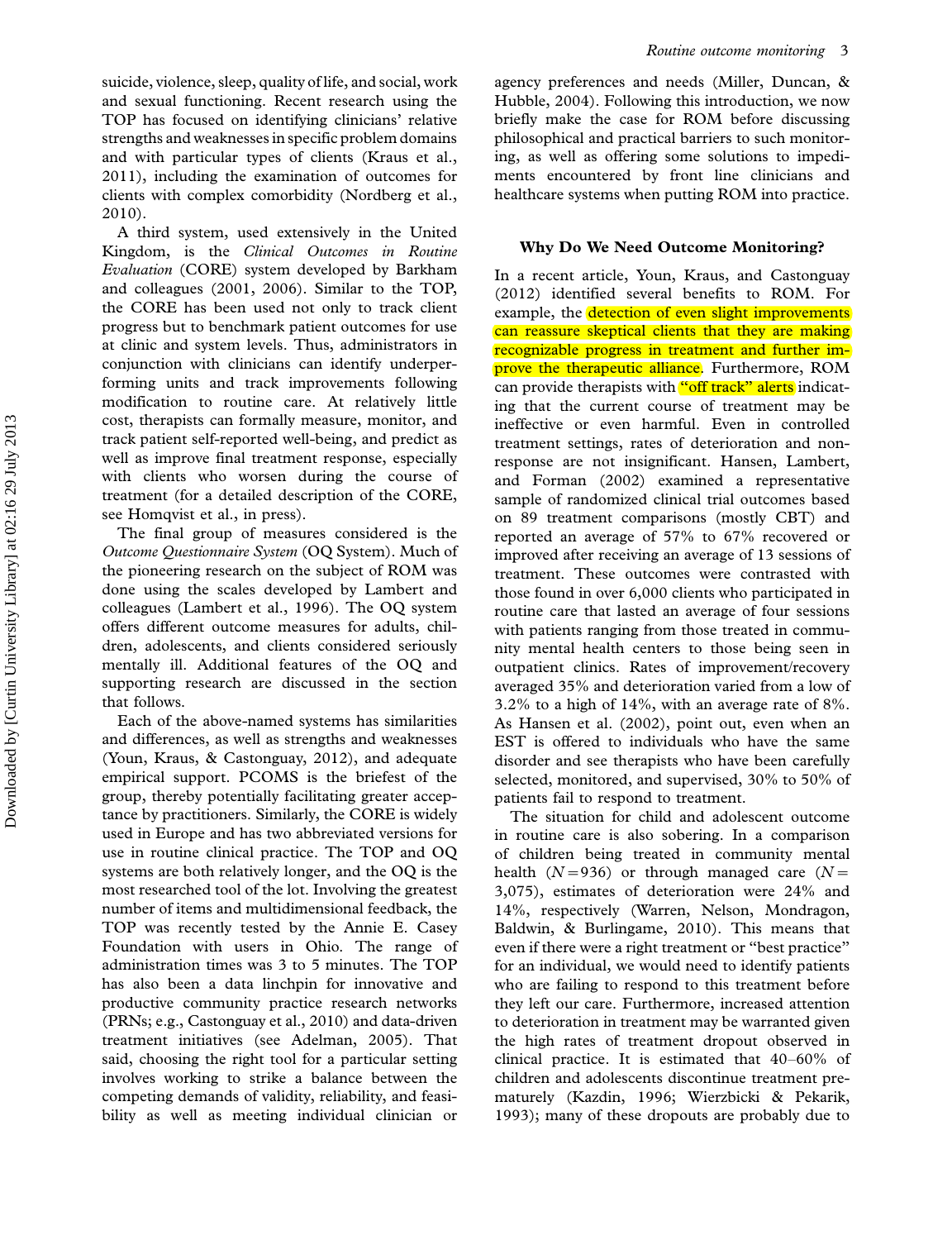perceived lack of benefit from treatment. With regard to measuring treatment response in child and adolescent psychotherapy, Kazdin (2005) noted that ''such information would be enormously helpful if used to monitor and evaluate treatment in clinical practice'' (p. 555).

Unfortunately, clinicians' view of their own clients' outcome is much more positive. Walfish, McAlister, O'Donnell, and Lambert's (2012) survey of clinicians suggests that clinicians estimate that about 85% of their clients improve or recover. In addition, they have the common impression that they are unusually successful, with 90% rating themselves in the upper quartile and none seeing themselves as below average in relation to their peers. Another serious problem in practice is that doubt exists regarding the ability of clinicians to identify clients during the course of therapy who ultimately deteriorate and to note worsening during treatment as a warning sign of deterioration and treatment failure (Hannan et al. 2005; Hatfield, McCullough, Plucinski, & Krieger, 2010). Clinicians could benefit from using tracking systems because of their likely overly optimistic estimates of their clients' outcome and their inability to predict treatment failure, specifically, reliable negative change.

#### Predicting Negative Change

One core element of some feedback systems is their proven ability to predict treatment failure, risk of hospitalization, or other negative outcomes. In order to improve outcomes of clients who are responding poorly to treatment, such clients must be identified before termination, and ideally as early as possible in the course of treatment. Systems employ a variety of methods to predict treatment failure, e.g., the OQ system plots a statistically generated expected recovery curve for differing levels of pre-treatment distress and uses this as a basis for identifying clients who are not making expected treatment gains and are at risk of having a poor outcome (not-on-track cases). The accuracy of this signal-alarm system has been evaluated in a number of empirical investigations (e.g., Ellsworth, Lambert, & Johnson, 2006; Lambert, Whipple, Bishop, et al., 2002) that suggest 85% to 100% of those who eventually deteriorate can be identified before they leave treatment. This rate of recognition far exceeds clinical judgment alone (Hannan et al., 2005).

#### The Benefits of Routine Outcome Monitoring: Beyond Prediction

In the most recent meta-analytic review of one ROM system, Shimokawa and colleagues (2010)

re-analyzed the combined dataset  $(N=6151)$  from six

OQ-45 feedback studies published to that date (Harmon et al., 2007; Hawkins, Lambert, Vermeersch, Slade, & Tuttle, 2004; Lambert et al., 2001; Lambert, Whipple, Vermeersch, et al., 2002; Slade, Lambert, Harmon, Smart, & Bailey, 2008; Whipple et al., 2003). Each of the studies evaluated the effects of providing feedback about each client's improvement through the use of progress graphs and warnings about clients who were not demonstrating expected treatment responses. The six studies shared many design and methodological features: (a) consecutive cases seen in routine care regardless of client diagnosis or co-morbid conditions (rather than being disorder specific); (b) random assignment of clients to experimental conditions (various feedback interventions) and treatment as usual (TAU) conditions (no feedback) was made in four of the six studies, while reasonable measures were taken in two studies to ensure equivalence in experimental and control conditions at pre-treatment; (c) psychotherapists provided a variety of theoretically guided treatments, with most adhering to cognitive behavioral and eclectic orientations and fewer representing psychodynamic and experiential orientations; (d) a variety of therapist experience- post-graduate therapists and graduate students each accounted for about 50% of clients seen; (e) therapists saw both experimental (feedback) and no feedback cases, thus limiting the likelihood that outcome differences between conditions could be due to therapist effects; (f) the outcome measure as well as the methodology rules/ standards for identifying signal-alarm clients (failing cases) remained constant; (g) the length of therapy (dosage) was determined by client and therapist rather than by research design or arbitrary insurance limits.

The meta-analysis (Shimokawa et al., 2010) involved both intent-to-treat (ITT) and efficacy analyses on the effects of various feedback interventions in relation to TAU (treatment without feedback) on clients who were predicted to have a negative outcome. When the not-on-track feedback group was compared to the not-on-track TAU group, the effect size for post-treatment OQ score difference averaged a  $g = .53$ . These results suggest that the average at risk client whose therapist received feedback was better off than approximately 70% of at risk clients in the no feedback condition. In terms of the clinical significance at termination, 9% of those receiving feedback deteriorated while 38% achieved clinically significant improvement. In contrast, among at risk clients whose therapists did not receive feedback, 20% deteriorated while 22% clinically significantly improved. When the odds of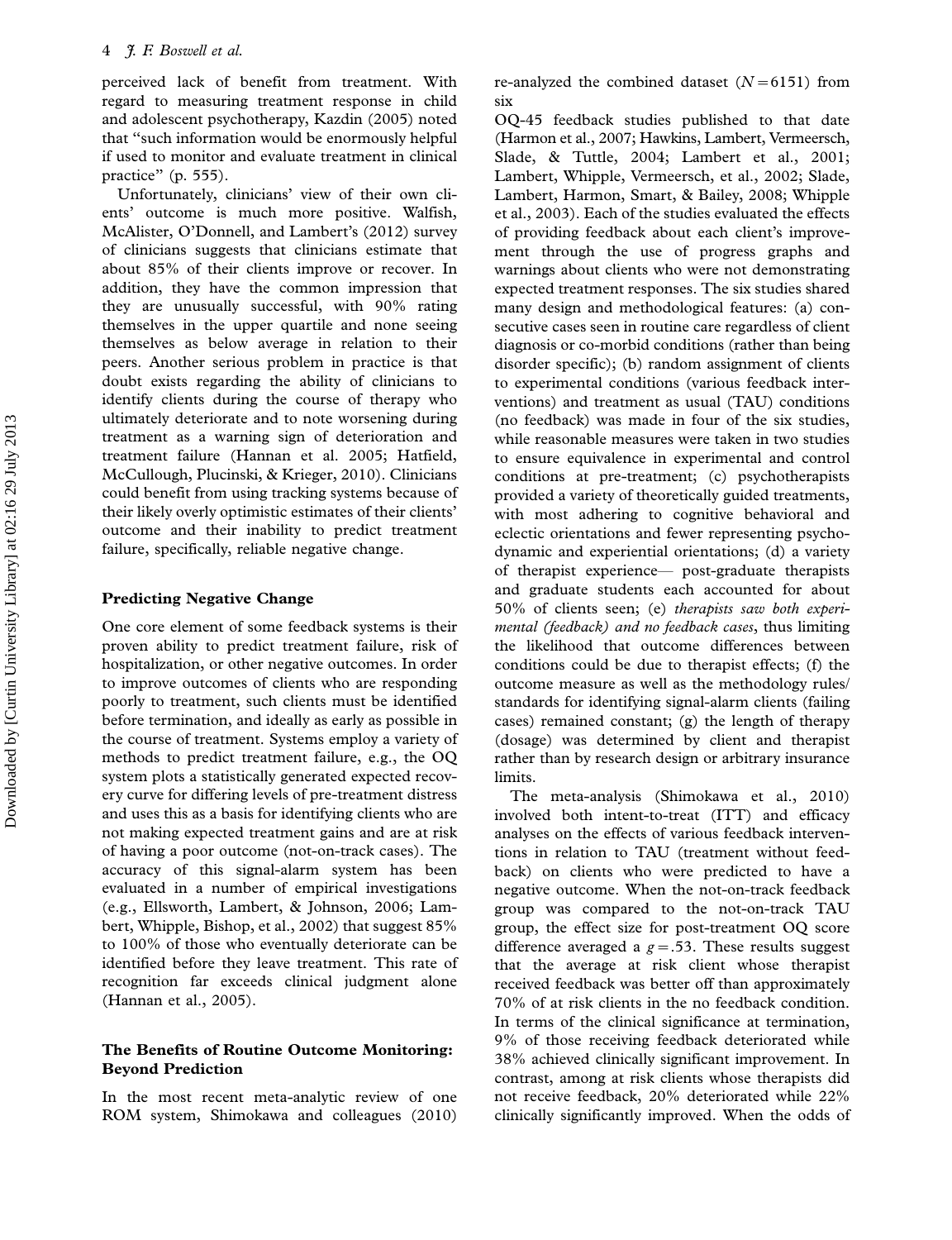deterioration and clinically significant improvement were compared, results indicated those in the feedback group had less than half the odds of experiencing deterioration while having approximately 2.6-times higher odds of experiencing reliable improvement.

The OQ feedback system went beyond progress feedback by asking clients who were predicted to deteriorate to complete a 40-item measure of the therapeutic alliance, motivation, social supports, and recent life events. Therapists were provided with feedback on these domains, a problem-solving decision tree, and intervention suggestions to assist them in resolving issues that may be causing clients to have a negative treatment response. Together this intervention was referred to as a Clinical Support Tool. When the outcome of clients whose therapist received the Clinical Support Tool feedback were compared to the treatment-as-usual clients, the effect size for the difference in mean post-treatment OQ scores was  $g = 0.70$ . These results indicate that the average clients in the Clinical Support Tool feedback group, who stay in treatment to experience the benefit of this intervention, are better off than 76% of clients in treatment-as-usual. The rates of deterioration and clinically significant improvement among those receiving Clinical Support Tools were 6% and 53%, respectively. The results suggest that clients whose therapists used Clinical Support Tools with off-track cases have less than a fourth the odds of deterioration, while having approximately 3.9 times higher odds of achieving clinically significant improvement.

The applications of not-on-track predictive modeling are potentially far-reaching. For example, TOP outcome data have been tied to prospective healthplan claims data to build and test algorithms that predict near-future psychiatric and substance abuse hospitalizations. These predictive models allow resources to be diverted to prevent costly and potentially life-threatening incidents (McAleavey, Nordberg, Kraus, & Castonguay, 2012). Additional advantages of some outcome monitoring approaches include the general documentation of change for accountability purposes, assistance in formulating treatment plans with built-in evaluations of success, as well as improved communication between therapist and client, especially as it pertains to the discontinuation and prolonging of treatment (Youn et al., 2012).

The preceding information suggests an answer to the question posed: Why would clinicians want to formally monitor client treatment response? Because the research evidence strongly supports the conclusion that it is in clients' (and, thus, therapists') best interests to do so. However, there are many obstacles

to the implementation of ROM in routine treatment settings. Examples of such obstacles, and a few strategies that have been used to overcome them, are discussed in the next section.

# Obstacles and Challenges to Routine Data Collection

While we view ROM and feedback as having clear benefits for clients, therapists, and healthcare, there are many obstacles and challenges to routine data collection, spanning individual and systems levels. Furthermore, some obstacles and challenges may be unique to the healthcare systems of specific countries. It is clear that researchers would like access to real-world outcome data and that clinicians hold access rights to these data. Cooperation is obviously required, and it is imperative that researchers understand the needs of clinicians, who often need help with answers and solutions to time-critical, sometimes life-threatening, problems. Understanding the clinician's challenges and context is vital. Using some of the primary reasons for non-ROM use reported by Hatfield and Ogles (2004) as broad categories (''practical'' and ''philosophical''), we now briefly review several obstacles and challenges to data collection that we have encountered.

#### Practical Obstacles

Financial burden. At the systems level, we believe that there is a financial ''elephant in the room.'' In most healthcare settings, when the industry decides that a type of laboratory data (e.g., an X-ray) is important for delivering quality care, it is billable and reimbursed (either by a third-party payer or by the national health system). Physicians do not pay out of pocket for X-rays. If an orthopedist purchases an X-ray machine for her office, she bills the insurance company each time it is used. This type of reimbursement does not occur with the collection and reporting of outcome data (through a diagnostic or testing code), despite the fact that it clearly improves clients' lives. Importantly, the National Business Group on Health recommended that patient monitoring as a lab test be reimbursed (Finch & Phillips, 2005); however, the insurance industry failed to act on this recommendation. We presume that if the industry had followed this recommendation, many more behavioral health providers would begin routinely collecting data on their clients. If routine monitoring were reimbursed at \$25/month, the process would not be a financial burden to providers. We can find no articles that bemoan the fact that physicians have to pay for non-reimbursable tests for their patients. Furthermore, we can think of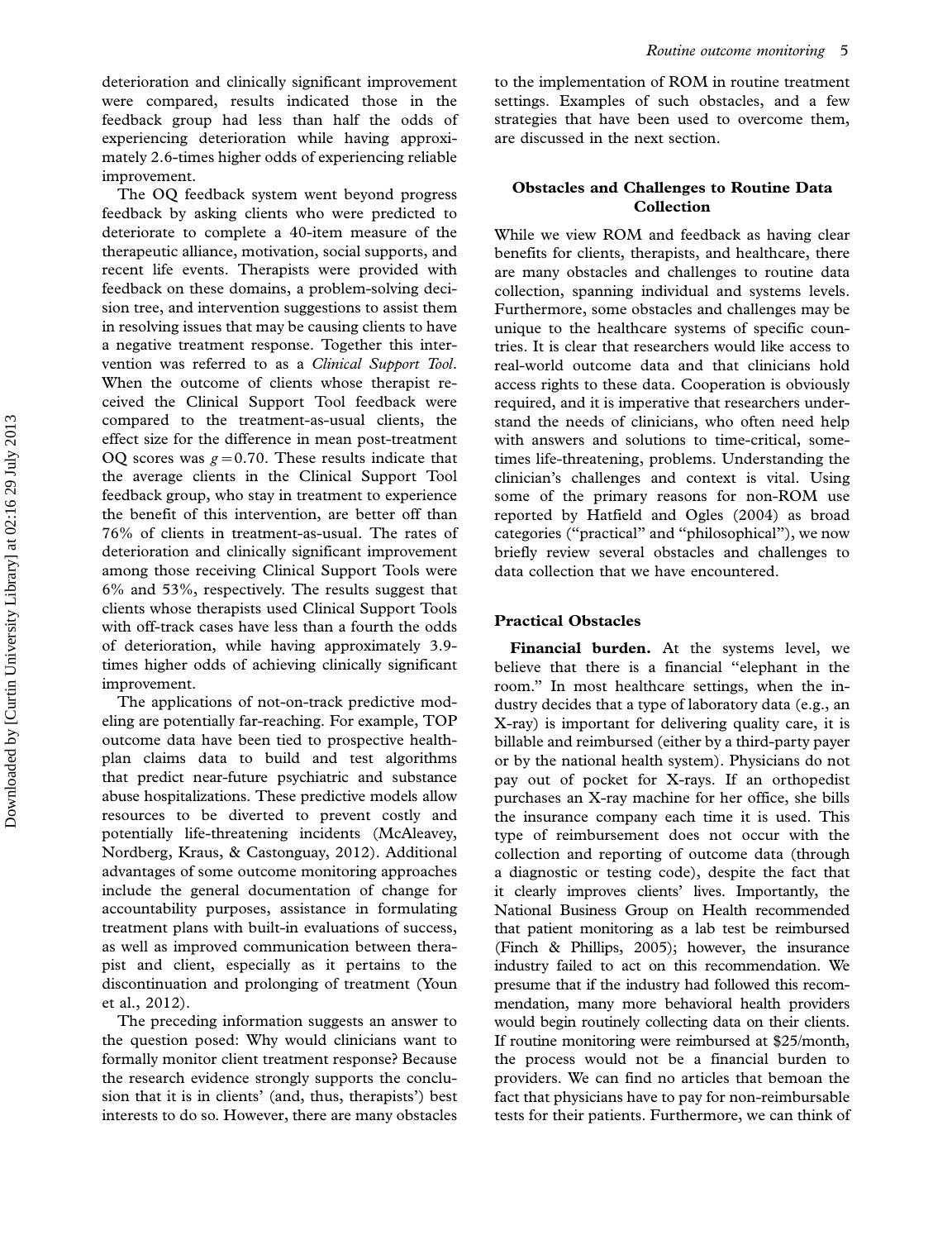no parallel medical example where physicians are expected to pull out their wallets and pay for a routine procedure that has been demonstrated in clinical trials (as reviewed above) to improve health and outcomes.

**Time burden.** Time is everything to a busy behavioral health provider, and providers are often overscheduled. Many providers have reported feeling pressured to see clients even though they are probably too tired, distracted, or sick to give their clients their full effort (see Pope, Tabachnick, & Keith-Spiegel, 1987). Similarly, if providers had more time to make phone calls to collaborating providers, as well as request and read previous medical records that relate not only to previous behavioral health treatments but to interrelating comorbid medical conditions, routine treatment would likely result in better outcomes. In our experience, it often seems that simply having the time to reflect on a case and integrate ideas learned from continuing education or recent journal articles is a luxury that most providers do not have.

Routine data collection must be placed within this context; otherwise clinicians may rightly feel dismissed. Depending on the method or system of measurement, potential time burdens include: administering questionnaires (providing and collecting); scoring and interpretation of results; creating a report and providing feedback to the client; establishing a tracking and reminder system that reliably prompts when follow-up assessments should be conducted (if not collected at every session). Some systems also require time for aggregate reporting, benchmarking, risk adjusting, quality improvement integration, and report interpretation aids. To most agencies, and certainly clinicians in private practice, these challenges can be daunting. The development of software systems can alleviate some of these burdens, yet the time commitment is real.

It is also important to remember that the time burden can affect creativity and self-learning. The average clinician may not have time to research different outcome monitoring systems (e.g., how does one pick the "right" measure) or how to integrate an outcome monitoring and feedback system into his or her practice. Additionally, even if a clinician already is routinely collecting data, he or she may not have much time to reflect on its use or impact. Each of the present authors has had experiences where previously "resistant" clinicians apologized for initially assuming that outcome monitoring would be a distraction rather than an aid to treatment; literally calling to apologize and to relate a story of some unexpected clinical utility. However, these calls

are more the exception rather than the rule-likely due to the diminished opportunity to reflect.

Multiple stakeholders with different needs. It is difficult enough to develop an outcome monitoring and feedback system that meets the needs of just one key stakeholder, and we cannot forget that clients will always be the principal stakeholder. Clients want the highest quality of care, but they also want relatively brief scales with a high degree of face validity. Clinicians need actionable data that informs treatment planning and warns of off-track or emergent problems, as well as data that helps to foster and support the development of a stronger therapeutic alliance. Administrators also need actionable data, yet with minimal disruption and cost. In the United States, health plans have a contractual obligation to manage the care secured by the purchasers of healthcare (e.g., employers), yet need to abide by privacy and security laws. A poorly designed system that does not meet the needs of all stakeholders is sure to be short lived (Fixsen, Naoom, Blase, Friedman, & Wallace, 2005).

Turnover. For provider agencies that have already begun to implement ROM, the departure of the right clinical or administrative (''local'') champion can cause years of data collection and integration to unravel within weeks. For example, the new CEO might ask, "Why are we spending this money handing out questionnaires? Are we required to do this?'' After this, it does not take long for routine data collection and feedback efforts to be jettisoned. In addition, clinical staff turns over in many locations at an increasingly rapid pace, causing the need for ongoing training, education, and seemingly never-ending ''buy-in'' discussions. As such, turnover not only effects motivation, but also greatly impacts the sustained implementation of routine data collection procedures.

#### Philosophical Obstacles

Perception that outcome assessment is different from other assessment. As much as we may try, psychologists will likely never be able to create the ''perfect'' assessment tool: Perfect in the sense that it is perfectly reliable, valid, appropriate and sufficient (i.e., relevant) for each individual client. Because behavioral health providers see a wide range of individuals presenting with diverse and comorbid problems, clinicians are often skeptical about the relevance and utility of outcome measures, despite very solid empirical support for the reliability and validity of many different measures. Despite the accuracy of actuarial prediction, all assessment tools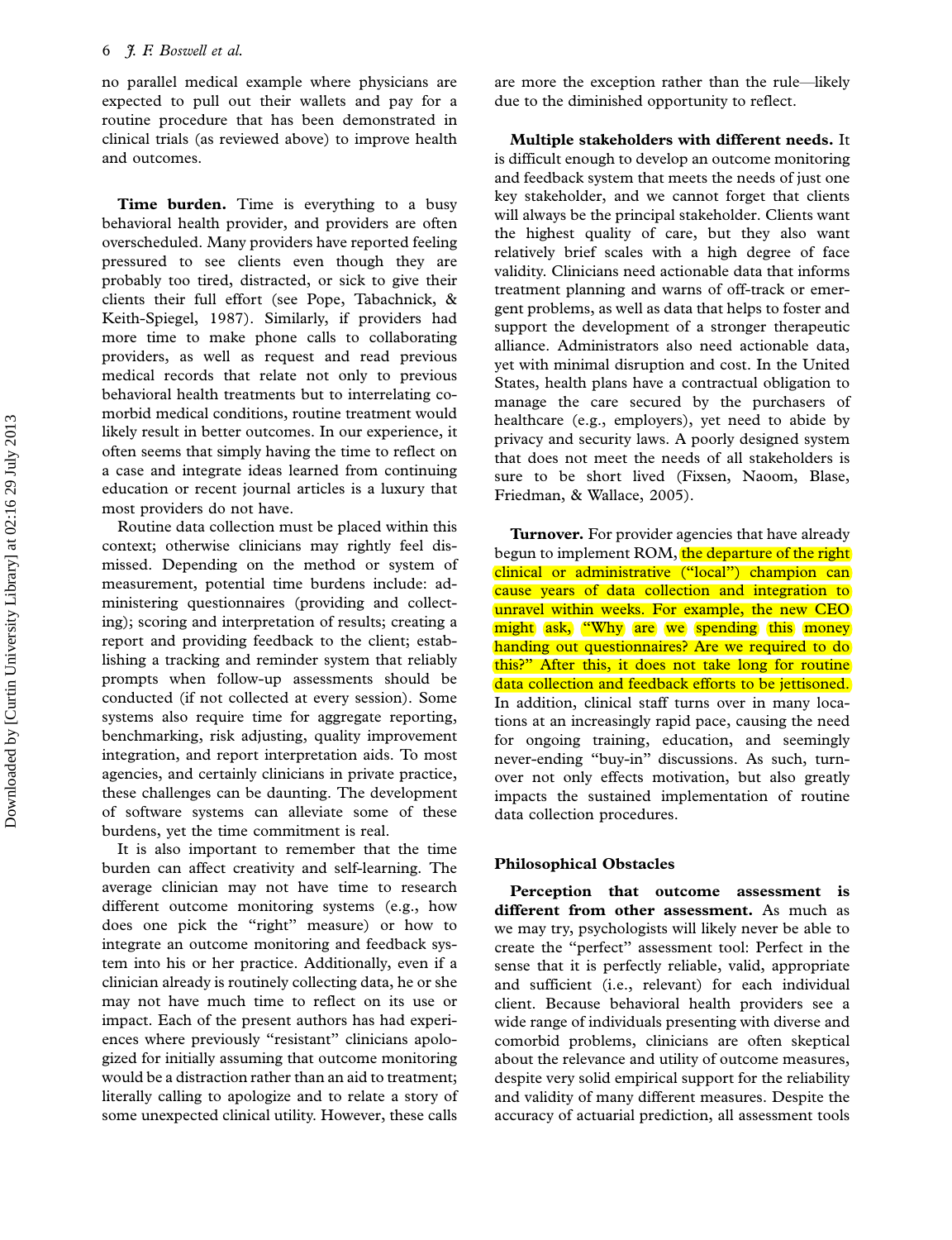must be interpreted within a context and while taking into consideration multiple sources of information (McAleavey et al., 2012). A psychologist would (hopefully) never diagnose a child with attention-deficit hyperactivity disorder (ADHD) on the basis of a single self-report scale. However, this is not because the self-report scale is necessarily faulty or provides no incremental validity. Simply put, outcome assessment is assessment, and should be approached as such. One manifestation of this issue emerges when a client may believe it is in his or her best interest to understate (or overstate) their problems and produce inaccurate ratings on feedback systems. These systems and their usefulness in treatment are predicated on accurate self-reporting of levels of disturbance and corresponding changes. Some clinicians may falsely interpret this as a problem with the measure or feedback system. However, this may actually provide an opportunity for the clinician to take other information into consideration and discuss the discrepancy openly with the client. Such moments can provide glimpses into the unique world-view of the patient and the window through which the therapist and patient can look together (Youn et al., 2012).

Additionally, Youn et al. (2012) note that therapists may resist integrating routine outcome assessments due to concerns that clients will refuse to cooperate and that the process of outcome assessment will interfere with forming a therapeutic alliance. We are aware of no studies (single-case or otherwise) that support this proposition. On the contrary, Youn et al. note that well-introduced outcome procedures may actually improve the therapeutic alliance and clients often welcome the opportunity to track their progress in treatment.

Fear and mistrust. Most formal monitoring of patient mental health is being imposed on clinicians by systems of care that have come to realize that such practices can enhance patient outcomes or because they believe that the data can be used to increase the quality of care offered to patients through accountability measures. This development provides clinicians with further reasons to resist monitoring\*we do not like external control and management. Clinicians don't like ''big brother'' and perhaps with good reason. What will happen with the data? Who will have access to the data? Will it be used to cut reimbursement? Will the insurance companies use it to deny other care? These concerns extend to clinicians and employers. For example, how will the hospital or community mental health center use data as it relates to performance reviews, supervision, and raises? In addition, most clinicians are not used to anything intruding on the therapy hour, including

the prying eyes of assessments that will be potentially seen by someone else. Nor do they like having their patients' outcomes compared to those of other therapists (Okiishi et al., 2006). Clinicians may fear that the results of outcome monitoring will reveal them as incompetent (Youn et al., 2012). Obviously, this can raise anxieties and most clinicians will need time to find the process worthy of their trust.

Privacy and ethics. Confidentiality is an absolutely crucial element of psychotherapy, and anything perceived to potentially breach confidentiality can and should be met with skepticism. Ethics charges have been levied against programs that are not perceived to ensure confidentiality (Koocher & Keith-Spiegel, 2008) and the American Psychological Association (APA) has set forth some basic recommendations that health plans are encouraged to follow (APA, 2009). For example, if an outcome system tracks an individual with an identifiable field, such as a name or social security number, simply complying with HIPAA requirements may not be enough unless the outcome/data collection organization has contractual business associate agreements with providers, health plans and any other covered entity involved in the program.

#### Attempts to Overcome Obstacles

The present authors are keenly aware of the practical and philosophical obstacles described above because we have directly faced and continue to wrestle with them. Through these experiences, we have attempted several strategies to address these difficulties, which have resulted in some success. For example, in order to address potential concerns about the reliability and validity of outcome measures, research is continually being conducted to improve our measurement and feedback systems and provide additional support for psychometric properties and clinical utility. As more data are collected, our predictive analytics will continue to improve.

We have also noted that the perceived time and energy burden is a frequently expressed concern. In order to reduce this time burden and make outcome assessment more user-friendly, each of us has been involved in building software applications that help to ameliorate time burdens. Systems have been built to take over the reminder and administrative burdens by "pushing" questionnaires to consenting patients at required intervals, a process that can eliminate the need for paper or computer solutions in waiting rooms.

The issues of trust and confidentiality are complex and multifaceted. In our experience, clinician trust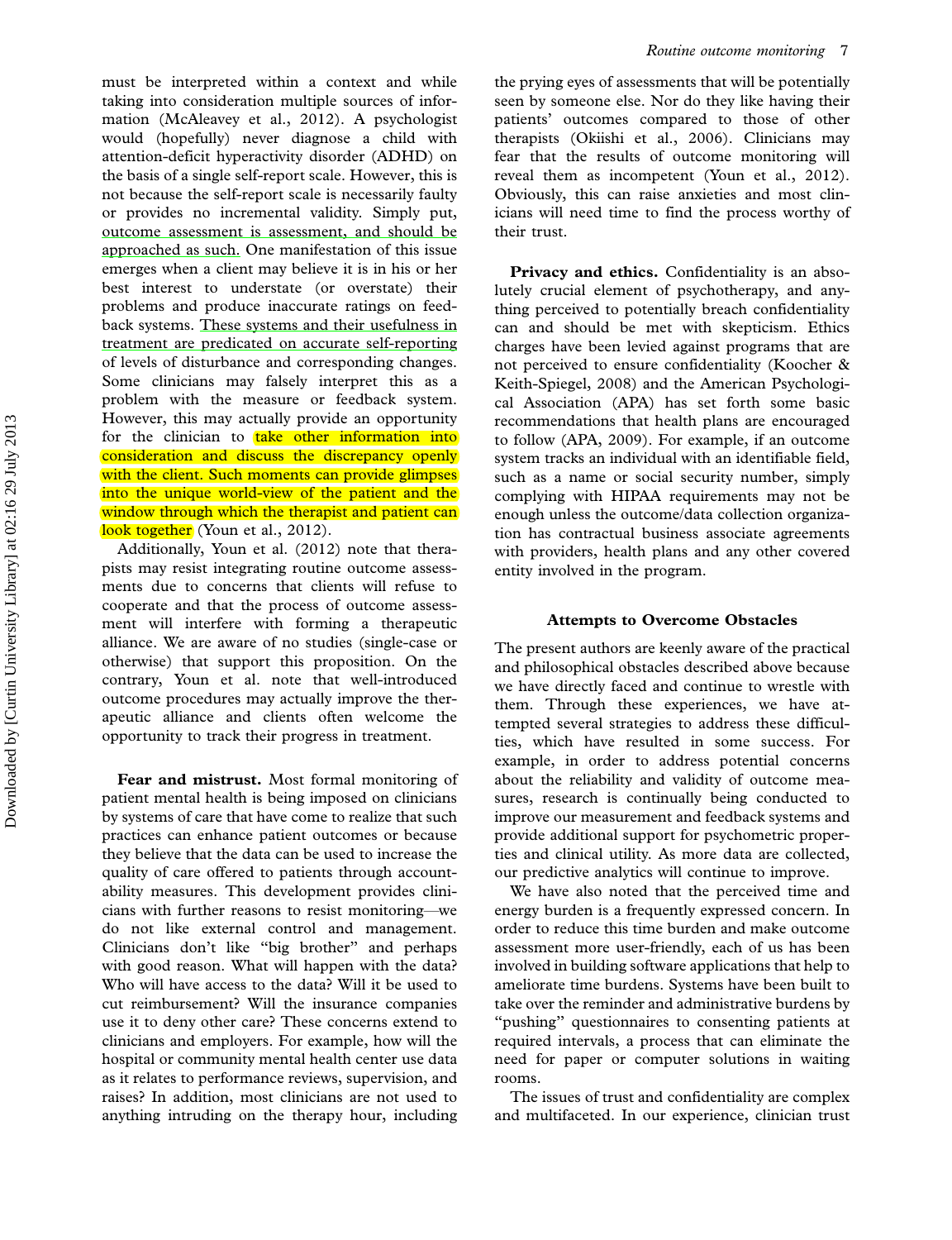is enhanced when there is a high degree of transparency and everything is spelled out in writing. We have also learned that researchers' attempts to impart the ''wisdom of routine outcome monitoring'' are far less effective than the wisdom imparted by fellow clinicians who have used the particular outcome monitoring system of interest. It is through direct clinical experience and by sharing these experiences (e.g., through vignettes) that other clinicians begin to seriously entertain the potential benefits. We envision a book or online repository of these clinician-driven case vignettes, which can be mined by other clinicians and administrators who feel as if they are ''herding cats.''

Furthermore, in our experience, agencies that have successfully solved the turnover challenge (and loss of a ''local champion'') have done two things. First, outcome data and monitoring become a routine agenda item of every board meeting so that a new executive will learn from their board why the data are invaluable. Second, the champion filling the role of ''outcomes project manager'' (usually a clinical or quality director) has created a new clinician initial training protocol that introduces staff to the requirements, expectations and benefits of outcome management.

#### Recommendations for Future Efforts

Despite considerable evidence that psychotherapists are not alert to treatment failure (e.g., Hannan et al., 2005; Hatfield, et al, 2010), and strong evidence that clinical judgments are usually inferior to actuarial methods (Garb, 2005), therapists' confidence in their clinical judgment alone stands as a barrier to implementation of monitoring and feedback systems. We advocate the employment of real-time client feedback procedures to compensate for therapists' limited ability to accurately detect client worsening in psychotherapy. Clients are best served when standardized procedures are used by clinicians to monitor clients' response to psychotherapy and satisfaction with the therapy relationship. Such feedback improves psychotherapy outcomes and certainly does so for clients at risk of deterioration or dropout. Based on our experience developing and implementing routine outcome assessment tools and systems (our successes and failures), we offer the following specific recommendations for future efforts in this crucial area. These recommendations intentionally span practical and conceptual issues related to adoption, implementation, and sustainability, in order to be applicable to a wider range of current and potential ROM adopters.

#### Consider Additional Incentives

Theories of motivation indicate that goals are more likely to be pursued and achieved when there is frequent, objective feedback that is tied to specific behaviors, and when those specific behaviors (or one's performance) is clearly tied to an outcome that is perceived to be worthwhile (Kluger & DeNisi, 1996; Koestner, 2008). The feedback research reviewed above underscores the value of ROM and clearly demonstrates the direct benefits to both clinicians and their clients. The results are robust and clinically meaningful—at the level of the individual client. However, Hatfield and Ogles (2007) found that clinicians were more likely to report using outcome measures when this practice was linked to payer factors. In the context of healthcare reform, calls have been made to link reimbursement rates with use of evidence-based practices and so-called "proof of" or likelihood of "benefit" (Diamond & Kaul, 2009; Rosenthal, 2008). One method for enhancing the adoption of outcome monitoring and feedback systems may be to incentivize such routine outcome data collection. The obvious incentives would be monetary; however, other potentially useful incentives could be utilized. For example, client referrals could be made based on whether or not a clinician routinely monitors client outcomes or has a track record of helping clients with similar profiles; or clinicians could obtain CEUs through their involvement in data collection and feedbackseeking. Importantly, starting in 2015, the Medicare Physician Quality Reporting System (PQRS) will begin *penalizing* providers with reduced reimbursement rates if data are not reported on designated service measures.

## Data Collection Process Must be Simple and Minimally Disruptive

The ROM process must be made as simple as possible and minimally disruptive to clinicians' routine practice. This includes minimal disruption to the clinician as well as the client (Slade, Thornicroft, & Glover, 1999). Completion of relevant selfreport measures typically consumes no more than 5 minutes of a client's time, which we believe meets the spirit of minimal disruption. Even when the implementation of an outcome monitoring system is relatively straightforward, clinicians' needs must be considered. For example, will implementing this procedure necessitate any formal training, which might also include a tutorial on how to interpret and make use of specific feedback (e.g., Clinical Support Tools)? Clinicians should know how to speak with their clients about the importance of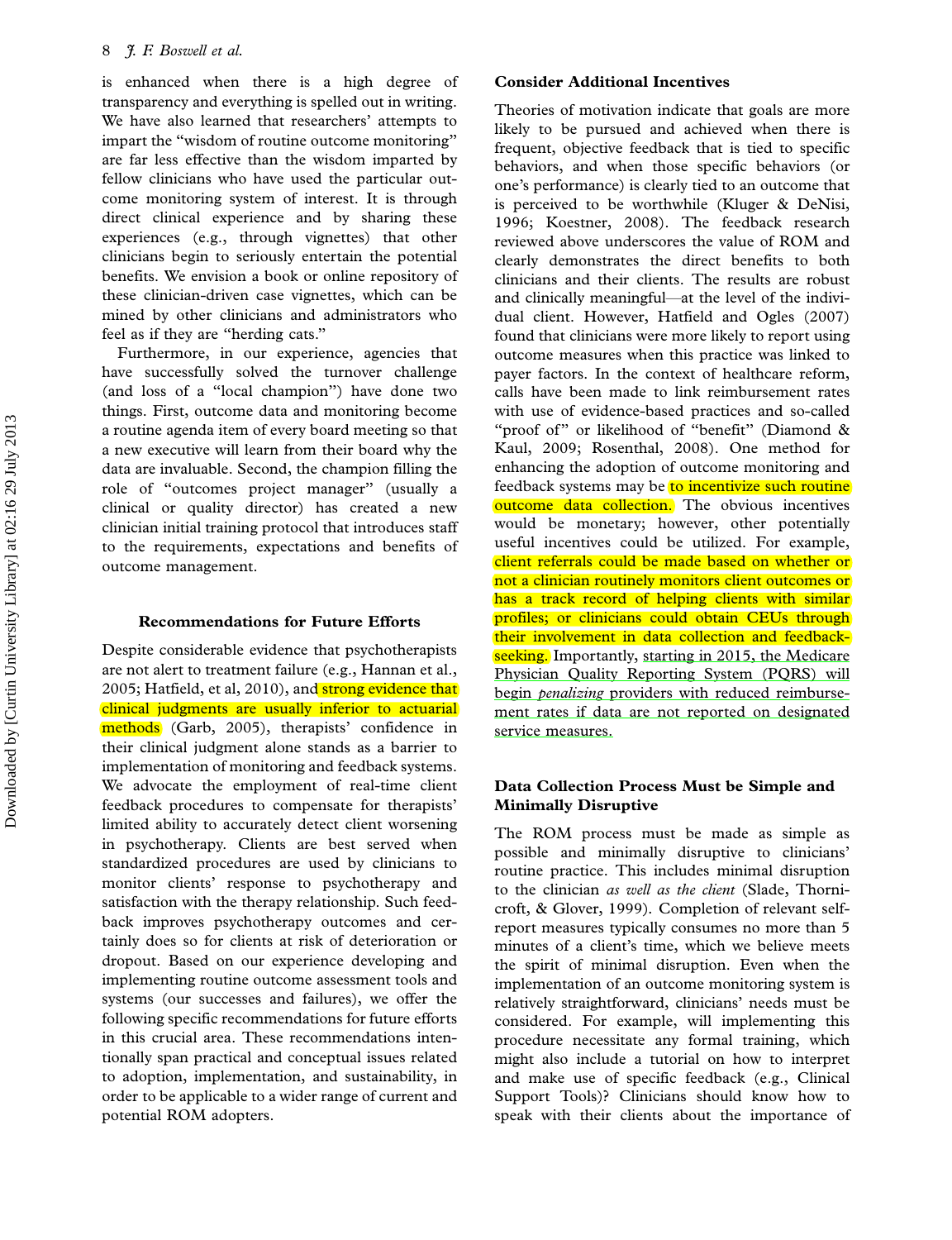outcome monitoring because certain clients feel it may be in their interest to understate (or overstate) their problems and produce inaccurate ratings on feedback systems. Generally speaking, we advocate using electronic versions of feedback systems that expedite and ease practical difficulties. Fortunately, the software for the OQ and TOP, for example, can provide instantaneous feedback to clinicians. If the client completes these measures immediately prior to the scheduled psychotherapy session, electronic feedback is available within seconds to the therapist prior to beginning that session.

#### Increased Flexibility

Depending on the individual clinician and practice setting, interests, needs, and resources are likely to vary. For example, sophisticated electronic/online outcome assessment, tracking and feedback systems exist; however, many clinicians may be unwilling or able to use such a system (e.g., due to lack of a computer in their office, concerns about confidentiality). In such cases, alternative methods of data collection and scoring may be preferred. For example, a clinician who primarily works with older adults might have concerns about the use of technology, making a paper-pencil option more preferable in some instances. Although different assessment methods may theoretically introduce another source of error variance, studies comparing paper and computer or internet scale administration have found high correspondence between the two assessment methods (Cook et al., 2007; Merten & Ruch, 1996; Ogles, France, Lunnen, Bell, & Goldfarb, 1998; Peterson, Johannsson & Carlsson, 1996). Maintaining flexibility is also consistent with Bohanske and Franczak's (2010) recommendation to think ''evolution'' when implementing an innovation, rather than "revolution." At the same time, however, failing to take advantage of modern information technology cannot be excused by lack of familiarity or discomfort if progress is to be made.

#### Transparent and Non-Hierarchical Approach

Outcome monitoring and feedback is an evidencebased practice, and can be treated as such (McHugh & Barlow, 2012). In fact, the effect sizes reported in experiments comparing feedback with treatment as usual exceed those typically reported in comparative outcome studies that justify the use of evidence-based therapies and other evidence-based practices that are widely advocated (Lambert, 2013). With regard to evidence-based practices, skepticism and ''top-down'' approaches to dissemination and implementation are significant contributors to the science-practice "chasm"

(Castonguay, Barkham, Lutz, & McAleavey, 2013). Clinician mistrust can be attenuated by increased transparency regarding the nature, goals, costs, and benefits of monitoring client outcomes. Although we view the costs as very minimal in comparison to the clear benefits outlined above, dissemination and implementation models and research indicate that changing clinician behavior (or anyone's behavior for that matter) is a difficult process, particularly in the beginning (see McHugh & Barlow, 2012; Riemer, Rosof-Williams, & Bickman, 2005; Rogers, 2003), and the ROM implementation process can span several years (Fixsen et al., 2005).

There are many different approaches to changing human systems (Chin & Benne, 1969). The socalled empirical-rational approach assumes that individuals are rational and will follow the data if it makes sense and seems to suit their self-interests; ''If we publish enough studies with large effect sizes, then clinicians will start monitoring outcomes.'' The power-coercive approach assumes that change is facilitated through external leverage where power is the primary factor (e.g., economic pressures, sanctions); ''Clinicians will start monitoring outcomes because we will mandate that they do so or refuse to reimburse for services.'' Alternatively, the normativeeducative approach is more a systems approach, where the individual is seen as actively searching to satisfy needs and interests. In contrast with the inherent passivity in a power-coercive approach, the individual takes specific action to advance interests and goals—change is seen as a development of new habits and a realization of values; ''If we together discuss why this would be important for clinicians self-interests and the interests of their clients, then we can begin working together to devise a plan.'' This approach is more participatory, less hierarchical (top-down), and involves clinicians in the planning, which is likely to increase motivation (Koestner, 2008; Latham & Locke, 2006; Locke & Latham, 2006). This also improves transparency.

In line with this, concerns about confidentiality, who will have access to the data collected (during and after a specified collection period) and how, specifically, the data are to be used should be addressed and made clear from the outset. For example, clinicians should be made aware that in addition to tracking (and, therefore, improving) outcomes, they can objectively assess their effectiveness with particular groups of clients once enough data have been collected. Administrators should be made aware that outcomes data can be used as a needs assessment to direct future training initiatives at their mental health center. Additionally, although individual clinician ''buy in'' is paramount, the context of care delivery is typically much more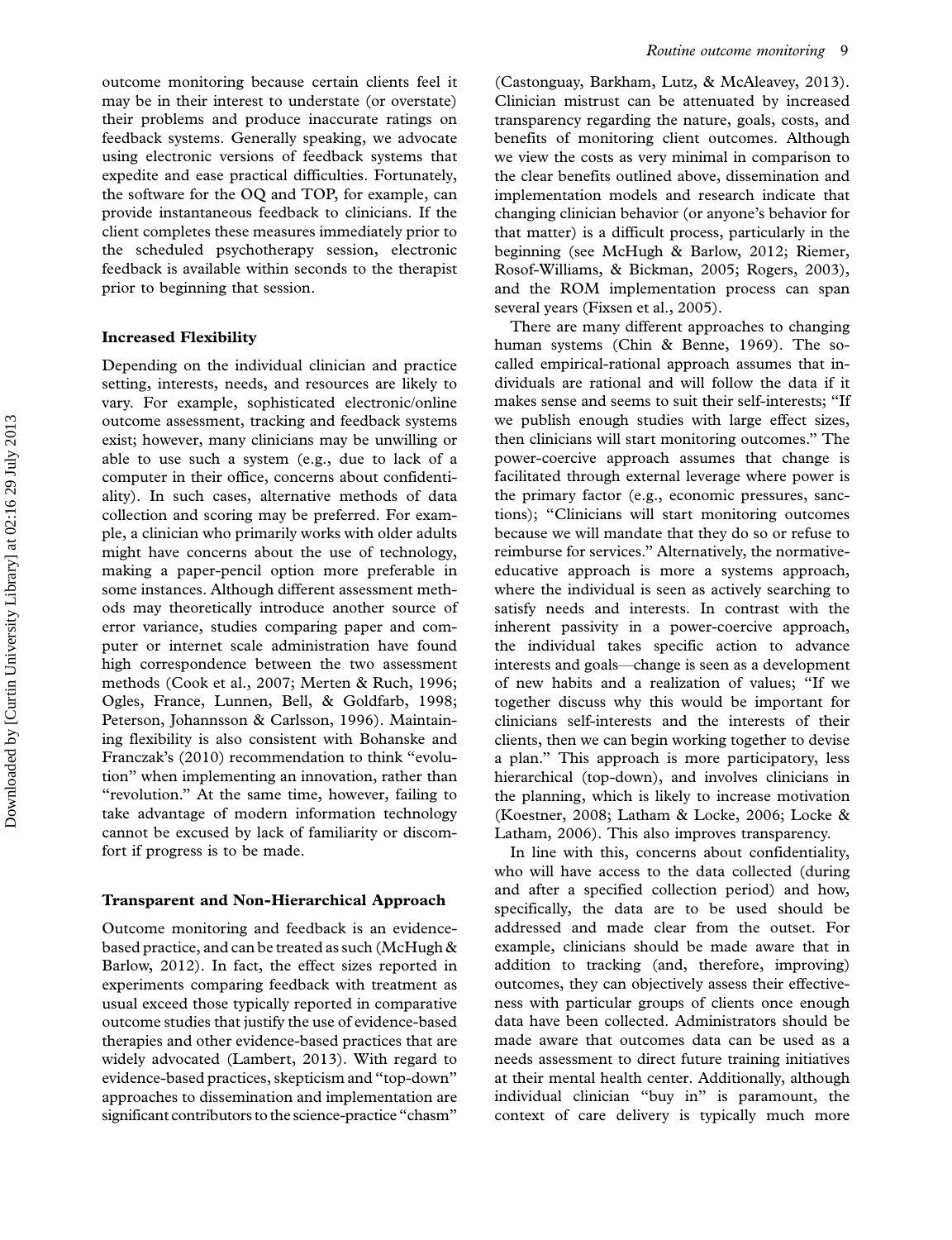complex. Many initiatives, particularly those at the organizational level (e.g., introducing an electronic records system that integrates ROM), will need to involve administrators, supervisors, non-direct service staff (e.g., receptionists), and in some cases, third-party payers or referral sources.

# Identify a Local Champion and Ensure this Role is Always Filled

One of the most consistently reported factors in the successful adoption (Greenhalgh, Robert, Macfarlane, Bate, & Kyriakidou, 2004) and implementation of evidence-based practices, including ROM, is the presence of a ''local champion'' (Aarons, 2005; Marty, Rapp, McHugo, & Whitley, 2007; Trauer, Gill, Pedwell, & Slattery, 2006). A local champion is a prominent and well-respected individual (or set of individuals) within a setting, organization, or culture who has had positive experiences with a process or intervention and who takes enthusiastic responsibility for assisting in the adoption, implementation, and sustainability of a specific program or intervention. For example, a well-liked and respected veteran clinician or administrator at a clinic who has had positive experiences with routine outcome monitoring and feedback might function as a local champion. This person is not only important for her or his technical and procedural expertise (e.g., can assist in the day-to-day training or troubleshooting when a question or problem arises), but because this individual can engender a more open or positive attitude toward adoption and implementation.

While this problem is likely endemic, anecdotally, each of the present authors has been directly involved in an initiative that eventually lost momentum or failed due to the absence or loss of a local champion. Consequently, we advocate identifying several potential local champions, if possible, rather than a single local champion, at least one of whom holds an administrative position (where applicable). Many clinics and community mental health centers, particularly those specializing in substance abuse, have a high staff turnover rate (Eby, Burk, & Maher, 2010). Once a local champion leaves a setting, particularly if the attitudes of other clinicians are equivocal and the monitoring system is relatively new, sustainability will likely be undermined (Rogers, 2003).

# Supplement Outcome Feedback with Clinical Support Tools

Although feedback alarm-signals alone have been shown to be effective in decreasing deterioration and increasing response rates, clinicians are likely to benefit from additional information or decision-support tools

in their attempts to help clients who are at risk. Consequently, we recommend that outcome monitoring be supplemented with clinical support tools. As suggested by the general literature on feedback and the evidence presented here, problem-solving and decision-enhancement tools prove helpful to clinicians and, most importantly, clients whose treatment response is in doubt.

#### Use of Benchmarking and Risk-Adjustment

In order to maximize the validity and ''informational payload'' of data collected through routine outcome monitoring, **benchmarks** at the inter- and intraindividual levels should be established and, when possible, data should be risk-adjusted. Statistical benchmarking enhances the utility and interpretability of a measure or indicator (Tremblay, Hevner, & Berndt, 2012), and allows for the identification of types of patients with whom a clinician is particularly effective (or ineffective) as well as those clinicians who generally evidence better outcomes (e.g., outcomes achieved by the top 10% of clinicians; Weissman et al., 1999). There is some evidence that outcomes are enhanced when individuals receive feedback that compares their performance with a statistically derived benchmark, rather than feedback on individual performance (e.g., Kiefe et al., 2001). Risk-adjustment algorithms are important for increasing the comparability of collected data because they adjust for patient characteristics (i.e., case-mix variables, or case-mix adjustment) that could account for differences between clinicians or mental health centers (data collected at centers that serve individuals with differing levels of baseline severity or functional impairment). Of course, the relevance of risk-adjustment likely depends on the aim and scope of the project. For example, if a large mental health provider organization was interested in identifying which of its satellite clinics was achieving particularly good outcomes and which was achieving particularly poor outcomes, risk-adjustment would be important for increasing the fairness and validity of comparisons. Once identified using a valid, data-driven approach, more resources can be allocated to the satellite center that may be struggling, or clinicians from the satellite clinic that is performing particularly well can offer insights into what seems to be working for them.

### Conduct More Basic Research on Adoption and Implementation

Basic research on ROM and feedback is essential. Although some attention has been paid to general models of dissemination and implementation (e.g.,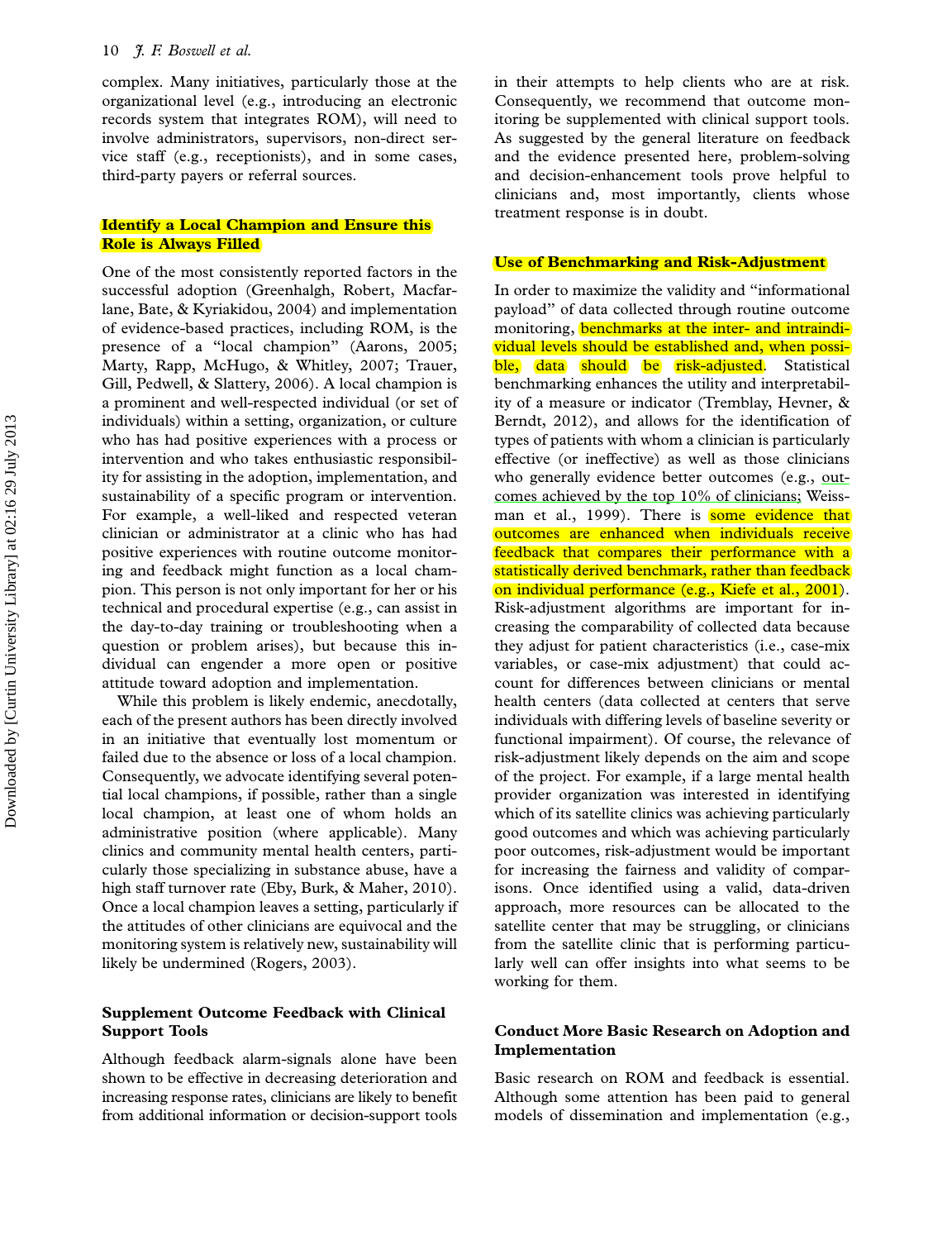Fixsen et al., 2005; Rogers, 2003), more needs to be learned about the adoption, implementation, and sustained use of outcome monitoring and feedback systems, as this information may enhance future adoption and compliance, and, therefore, further improve outcomes. For example, more research is needed to empirically test implementation models, such as the one proposed by Fixsen et al. (2005) involving the following stages: exploration, installation, initial implementation, full implementation, and *sustainability*. More basic research is also sorely needed on the factors (e.g., participant factors, organizational factors, training factors) that facilitate or inhibit the adoption, implementation, and sustainability of ROM (see De Jong, van Sluis, Nugter, Heiser, & Spinhoven 2012 for an example of such research).

# Foster the Scientist-Practitioner Professional **Identity**

Narrowly defining the scientist-practitioner as a clinician who delivers empirically supported treatments (ESTs) may unintentionally weaken clinicians' identification with this model in a manner that is specifically relevant to valuing outcome monitoring and feedback-seeking. That is, in line with the notion of the local clinical scientist (see Stricker & Trierweiler, 1995), a scientist-practitioner is always an active participant (rather than an observer or mode of delivery) in all relevant domains and sees each clinical encounter as an opportunity to gather ''local data'' that will not only be relevant with this client, but with future clients. Consequently, training programs should instill the value of collecting routine data, on both process and outcome, and using this information to inform case conceptualization and treatment planning (Castonguay, Boswell, Constantino, Goldfried, & Hill, 2010). In addition, training faculty would do well to encourage an openness to receiving progress feedback (Boswell & Castonguay, 2007), as well as encourage the use of outcomes data to answer clinically relevant research questions early on in training (Castonguay et al., in press).

#### Conclusion

Movement toward evidence-based and outcomedriven healthcare decision making and resource allocation is an inevitability. Despite the obstacles and challenges outlined above, we believe that most clinicians would agree with the spirit of routine outcome monitoring given that the ultimate goal is reducing suffering and improving individuals' quality of life. How this is precisely achieved and its success

will be dependent on the active and open collaboration of researchers and clinicians. Although Jan Baptist van Helmont's challenge was apparently unmet, more attention and resources are being directed toward the rigorous testing of patient-centered approaches to treatment decision making and care, such as the Association for Health Care Research and Quality (AHRQ) and the Patient-Centered Outcome Research Institute (PCORI). We are all excited about the potential improvements in care and the benefits to the individual client and therapist.

#### References

- Aarons, G. A. (2005). Measuring provider attitudes toward evidence-based practice: Consideration of organizational context and individual differences. Child and Adolescent Psychiatric Clinics of North America, 14, 255-271. [http://dx.doi.org/10.](http://dx.doi.org/10.1016/j.chc.2004.04.008) [1016/j.chc.2004.04.008](http://dx.doi.org/10.1016/j.chc.2004.04.008)
- Adelman, R. (2005). Reducing adolescent clients' anger in a residential substance abuse treatment facility. Journal on Quality and Patient Safety, 31, 325-327.
- American Psychological Association. (2009). Criteria for the Evaluation of Quality Improvement Programs and the Use of Quality Improvement Data. American Psychologist, 64, 551557. doi:10.1037/a0016744
- Anker, M. G., Duncan, B. L., & Sparks, J.A. (2009). Using client feedback to improve couple therapy outcomes: a randomized clinical trial in a naturalistic setting. Journal of Consulting & Clinical Psychology, 77, 693-704. doi:10.1037/a0016062
- Barkham, M., Margison, F., Leach, C., Lucock, M., Mellor-Clark, J., Evans, C., ... McGrath, G. (2001). Service profiling and outcomes benchmarking using the CORE-OM: Towards practice-based evidence in the psychological therapies. *Journal* of Consulting and Clinical Psychology, 69, 184-196. doi:10.1037/ 0022-006X.69.2.184
- Barkham, M., Mellor-Clark, J., Connell, J., & Cahill, J. (2006). A core approach to practice-based evidence: A brief history of the origins and applications of the CORE-OM and CORE System. Counselling & Psychotherapy Research,  $6, 3-15.$  doi:10.1080/ 14733140600581218
- Bickman, L. (2000). Summing up program theory. New Directions for Evaluation, 103-112. doi:10.1002/ev.1186
- Bohanske, R. T., & Franczak, M. (2010). Transforming public behavioral health care: A case example of consumer-directed services, recovery, and the common factors. In B.L. Duncan, S.D. Miller, B.E. Wampold, & M.A. Hubble (Eds.), The heart and soul of change: Doing what works in therapy (2nd ed., pp. 299 322). Washington DC: American Psychological Association.
- Boswell, J. F., & Castonguay, L. G. (2007). Psychotherapy training: Suggestions for core ingredients and future research. Psychotherapy: Theory, Research, Practice, Training, 44, 378-383. doi:10.1037/0033-3204.44.4.378
- Brownson, R. C., Kreuter, M. W., Arrington, B. A., & True, W. R. (2006). Translating scientific discoveries into public health action: How can schools of public health move us forward? Public Health Reports, 121, 97-103.
- Castonguay, L. G., Barkham, M., Lutz, W., & McAleavey, A. A. (2013). Practice-oriented research: Approaches and applications. In M.J. Lambert (Ed.), Bergin and Garfield's handbook of therapeutic change (6th ed.). New York: Wiley & Sons.
- Castonguay, L. G., Boswell, J. F., Constantino, M. J., Goldfried, M.R., & Hill, C.E. (2010). Training implications of harmful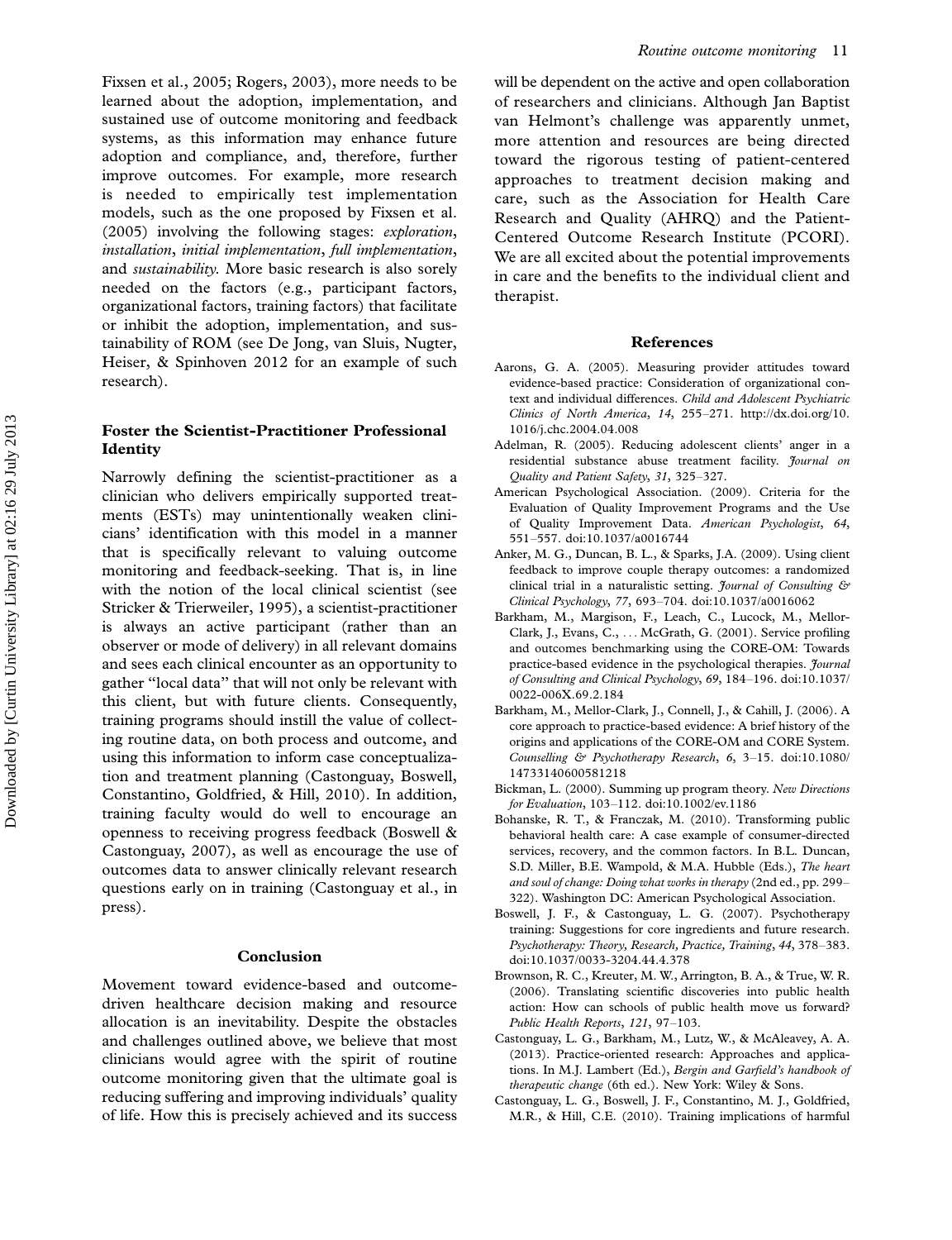effects of psychological treatments. American Psychologist, 65, 3449. doi:10.1037/a0017330

- Castonguay, L. G., Boswell, J. F., Zack, S. E., Baker, S., Boutselis, M. A., Chiswick, N. R. ... Grosse Holtforth, M. (2010). Helpful and hindering events in psychotherapy: A practice research network study. Psychotherapy: Theory, Research, Practice, Training, 47, 327-344. doi:10.1037/a0021164
- Castonguay, L. G., Pincus, A. L., & McAleavey, A. A. (in press). Practice-research networks in training clinics. Psychotherapy Research.
- Chin, R., & Benne, K. D. (1969). General strategies for effecting changes in human systems. In W.G. Bennis, K.D. Benne, & R. Chin (Eds.), The planning of change (pp. 32-59). New York: Holt, Rinehart & Winston.
- Cook, I. A., Balasubramani, G. K., Eng, H., Friedman, E., Young, E. A., Martin, J., ... Wisniewski, S. R. (2007). Electronic source materials in clinical research: Acceptability and validity of symptom self-rating in major depressive disorder. Journal of Psychiatry Research, 41, 737-743. doi:10.1016/j.jpsychires.2006. 07.015
- De Jong, K., van Sluis, P., Nugter, M. A., Heiser, W. J., & Spinhoven, P. (2012). Understanding the differential impact of outcome monitoring: Therapist variables that moderate feedback effects in a randomized clinical trial. Psychotherapy Research, 22, 464-474. doi:10.1080/10503307.2012.673023.
- Diamond, G. A., & Kaul, S. (2009). Evidence-based financial incentives for healthcare reform: Putting it together. Circulation: Cardiovascular quality and outcomes,  $2$ ,  $134-140$ . doi:10.1161/ CIRCOUTCOMES.108.825695.
- Drapeau, M. (2012). The value of tracking in psychotherapy. Integrating Science & Practice, 2, 2-6.
- Eby, L. T., Burk, H., & Maher, C. P. (2010). How serious of a problem is staff turnover in substance abuse treatment? A longitudinal study of actual turnover. Journal of Substance Abuse Treatment, 39, 264-271. doi:10.1016/j.jsat.2010.06.009.
- Ellsworth, J. R., Lambert, M. J., & Johnson, J. (2006). A comparison of the Outcome Questionnaire-45 and Outcome Questionnaire-30 in classification and prediction of treatment outcome. Clinical Psychology & Psychotherapy, 13, 380-391. doi:10.1002/cpp.503
- Fernández-Álvarez, H., Gómez, B., & García, F. (in press). Bridging the gap between research and practice in a clinical and training network. Psychotherapy Research
- Finch, R. A., & Phillips, K. (2005). Center for Prevention and Health Services. An employer's guide to behavioral health services: A roadmap and recommendations for evaluating, designing, and implementing behavioral health services. Washington DC: National Business Group on Health.
- Fixsen, D. L., Naoom, S. F., Blase, K. A., Friedman, R. M., & Wallace, F. (2005). Implementation research: A synthesis of the literature. Tampa, FL: University of South Florida, Louis de la Parte Florida Mental Health Institute, The National Implementation Research Network (FMHI Publication #231).
- Garb, H. N. (2005). Clinical judgment and decision making. Annual Review of Clinical Psychology, 1, 67-89. doi:10.1146/ annurev.clinpsy.1.102803.143810.
- Gilbody, S., House, A., & Sheldon, T. (2002). Psychiatrists in the United Kingdom do not use outcomes measures. British Journal of Psychiatry, 180, 101-103. doi:10.1192/bjp.180.2.101
- Greenhalgh, T., Robert, G., Macfarlane, F., Bate, P., & Kyriakidou, O. (2004). Diffusion of innovations in service organizations: Systematic review and recommendations. Milbank Quarterly, 82, 581-629. doi:10.1111/j.0887-378X.2004.00325.x.
- Hannan, C., Lambert, M. J., Harmon, C., Nielsen, S. L., Smart, D. W., Shimokawa, K., & Sutton, S. W. (2005). A lab test and algorithms for identifying clients at risk for treatment failure.

Journal of Clinical Psychology: In Session, 61, 155-163. doi:10.1002/ jclp.20108

- Hansen, N. B., Lambert, M. J., & Forman, E. V. (2002). The psychotherapy dose-response effect and its implications for treatment delivery services. Clinical Psychology: Science and Practice, 9, 329-343. doi:10.1093/clipsy.9.3.329
- Harford, T. (2011). Adapt: Why success always starts with failure. London: Macmillan.
- Harmon, S. C., Lambert, M. J., Smart, D. W., Hawkins, E. J., Nielsen, S. L., Slade, K., & Lutz, W. (2007). Enhancing outcome for potential treatment failures: Therapist/client feedback and clinical support tools. Psychotherapy Research, 17, 379392. doi:10.1080/10503300600702331
- Hatfield, D., McCullough, L., Plucinski, A., & Krieger, K. (2010). Do we know when our clients get worse? An investigation of therapists' ability to detect negative client change. Clinical Psychology & Psychotherapy, 17, 25-32.
- Hatfield, D. R., & Ogles, B. M. (2004). The current climate of outcome measures use in clinical practice. Professional Psychology: Research and Practice, 35, 485-491. doi:10.1037/0735-7028.35.5.485
- Hatfield, D. R., & Ogles, B. M. (2007). Why some clinicians use outcome measures and others do not. Administrative Policy Mental Health and Mental Health Services Research, 34, 283 291. doi:10.1007/s10488-006-0110-y
- Hawkins, E. J., Lambert, M. J., Vermeersch, D. A., Slade, K., & Tuttle, K. (2004). The effects of providing patient progress information to therapists and patients. Psychotherapy Research, 14, 308-327. doi:10.1093/ptr/kph027
- Homqvist, R., Philips, B., & Barkham, M. (in press). Developing and delivering practice-based evidence: Observations, tensions, and challenges. Psychotherapy Research.
- Howard, K. I., Moras, K., Brill, P. L., Martinovich, Z., & Lutz, W. (1996). Evaluation of psychotherapy. American Psychologist, 51, 10591064. doi:10.1037/0003-066X.51.10.1059
- Kazdin, A. E. (1996). Dropping out of child therapy. Issues for research and implications for practice. Clinical Child Psychology and Psychiatry, 1, 133-156. doi:10.1177/1359104596011012
- Kazdin, A. E. (2005). Evidence-based assessment for children and adolescents: Issues in measurement development and clinical application. Journal of Clinical Child & Adolescent Psychology, 34, 548-558. doi:10.1207/s15374424jccp3403\_10
- Kiefe, C. I., Allison, J. J., Williams, O. D., Person, S. D., Weaver, M. T., & Weissman, N. W. (2001). Improving quality improvement using achievable benchmarks for physician feedback: a randomized controlled trial. *JAMA*, 285, 2871-2879. doi:10.1001/ jama.285.22.2871
- Kluger, A. N., & DeNisi, A. (1996). The effects of feedback interventions on performance: A historical review, a metaanalysis, and a preliminary feedback intervention theory. Psychological Bulletin, 119, 254-284. doi:10.1037/0033-2909. 119.2.254.
- Koestner, R. (2008). Reaching one's personal goals: A motivational perspective focused on autonomy. Canadian Psychology, 49, 60-67. doi:10.1037/0708-5591.49.1.60.
- Koocher, G. P., & Keith-Spiegel, P. (2008). Ethics in psychology and the mental health professions: Standards and cases. New York: Oxford University Press.
- Kraus, D. R., Boswell, J. F., Wright, A. G. C., Castonguay, L. G., & Pincus, A. L. (2010). Factor structure of the treatment outcome package for children. Journal of Clinical Psychology, 66, 627-640.
- Kraus, D. R., Castonguay, L. G., Boswell, J. F., Nordberg, S. S., & Hayes, J. A. (2011). Therapist effectiveness: Implications for accountability and patient care. Psychotherapy Research, 21, 267276. doi:10.1080/10503307.2011.563249
- Kraus, D. R., Seligman, D., & Jordan, J. R. (2005). Validation of a behavioral health treatment outcome and assessment tool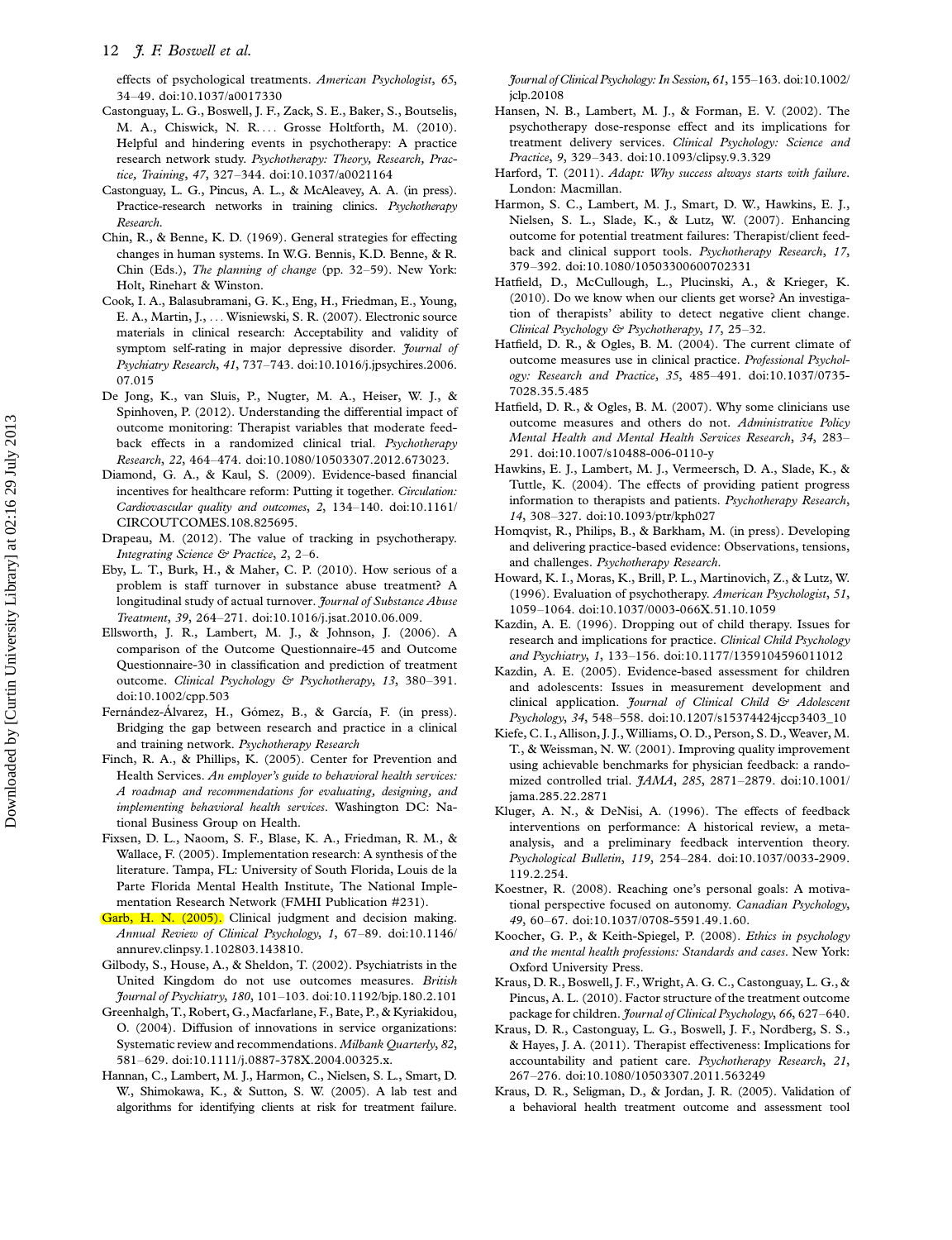designed for naturalistic settings: The Treatment Outcome Package. Journal of Clinical Psychology, 61, 285-314. doi:10.1002/jclp. 20084

- Kraus, D. R., Wolf, A., & Castonguay, L. (2006). A kinder philosophy to the management of outcomes. Psychotherapy Bulletin, 41, 23-31.
- Lambert, M. J. (2010). Prevention of treatment failure: The use of measuring, monitoring, and feedback in clinical practice. Washington DC: American Psychological Association Press.
- Lambert, M. J. (2012). Helping clinicians to use and learn from research-based systems: The OQ-Analyst. Psychotherapy, 49, 109114. doi:10.1037/a0027110.
- Lambert, M. J. (2013). The efficacy and effectiveness of psychotherapy. In M.J. Lambert (Ed.) Bergin & Garfield's Handbook of psychotherapy & behavior change (6th ed.). New York: Wiley.
- Lambert, M. J., Burlingame, G. M., Umphress, V., Hansen, N. B., Vermeersch, D. A., Clouse, G. C., & Yanchar, S. C. (1996). The reliability and validity of the outcome questionnaire. Clinical Psychology & Psychotherapy, 3, 249-258. doi:10.1002/(SICI)1099-0879(199612)3:4<249::AID-CPP106>3.0.CO;2-S
- Lambert, M. J. & Shimokawa, K. (2011). Collecting client feedback. In J.C. Norcross (Ed.), Psychotherapy relationships that work (2nd ed., pp. 203-223). New York: Oxford University Press.
- Lambert, M. J., Whipple, J. L., Bishop, M. J., Vermeersch, D. A., Gray, G. V., & Finch, A. E. (2002). Comparison of empirically derived and rationally derived methods for identifying clients at risk for treatment failure. Clinical Psychology and Psychotherapy, 9, 149-164. doi:10.1002/cpp.333
- Lambert, M. J., Whipple, J. L., Smart, D. W., Vermeersch, D. A., Nielsen, S.L., & Hawkins, E.J. (2001). The effects of providing therapists with feedback on client progress during psychotherapy: Are outcomes enhanced? Psychotherapy Research, 11, 49-68. doi:10.1080/713663852
- Lambert, M. J., Whipple, J. L., Vermeersch, D. A., Smart, D. W., Hawkins, E. J., Nielsen, S. L., & Goates, M. K. (2002). Enhancing psychotherapy outcomes via providing feedback on client progress: A replication. Clinical Psychology and Psychotherapy, 9, 91-103. doi:10.1002/cpp.324
- Latham, G. P., & Locke, E. A. (2006). Enhancing the benefits and overcoming the pitfalls of goal setting. Organizational Dynamics, 35, 332-340. doi:10.1016/j.orgdyn.2006.08.008
- Locke, E. A., & Latham, G. P. (2006). New directions in goalsetting theory. Current Directions in Psychological Science, 15, 265-268. doi:10.1111/j.1467-8721.2006.00449.x.
- Marty, D., Rapp, C. A., McHugo, G. J., & Whitley, R. (2007). Factors influencing consumer outcome monitoring in implementation of evidence-based practices: Results from the National EBP Implementation Project. Administration and Policy in Mental Health, 35, 204-211. doi:10.1007/s10488-007-0157-4.
- McAleavey, A. A., Lockard, A. J., Castonguay, L. G., Hayes, J. A., & Locke, B.D. (in press). Research by, with, and for clinicians: Lessons from a large-scale PRN for University and College Counseling Centers. Psychotherapy Research.
- McAleavey, A. A., Nordberg, S. S., Kraus, D. R., & Castonguay, L.G. (2012). Errors in treatment outcome monitoring: Implications of multidimensional and general measurements for real-world psychotherapy. Canadian Psychology, 53, 105-114. doi:10.1037/a0027833
- McHugh, R. K., & Barlow, D. H. (2012). Dissemination and implementation of evidence-based psychological interventions. New York: Oxford University Press.
- Merten, T., & Ruch, W. (1996). A comparison of computerized and conventional administration of the German versions of the Eysenck Personality Questionnaire and the Carroll Rating

Scale for Depression. Personality and Individual Differences, 20, 281-291. [doi:http://dx.doi.org/10.1016/0191-8869\(95\)](doi:http://dx.doi.org/10.1016/0191-8869(95)00185-9) [00185-9](doi:http://dx.doi.org/10.1016/0191-8869(95)00185-9)

- Miller, S. D., Duncan, B. L., & Hubble, M. A. (2004). Beyond integration: The triumph of outcome over process in clinical practice. Psychotherapy in Australia, 10, 32-43.
- Miller, S. D., Duncan, B. L., Sorrell, R., & Brown, G. S. (2005). The Partners for Change Outcome Management System. *Journal* of Clinical Psychology: In-Session, 61, 199-208. doi:10.1002/ jclp.20111.
- Miller, S. D., Hubble, M. A., Chow, D. L., & Seidel, J. A. (2013). The outcome of psychotherapy: Yesterday, today, and tomorrow. Psychotherapy, 50, 88-97. doi: 10.1037/a0031097
- Nordberg, S. S., Boswell, J. F., Kraus, D. R., Castonguay, L. G., Hayes, J., & Wampold, B. (2010, June). Therapist effectiveness treating depression with and without co-morbid substance abuse. Paper presented at the Society for Psychotherapy Research Conference, Asilomar, CA.
- Ogles, B. M., France, C. R., Lunnen, K. M., Bell, M. T., & Goldfarb, M. (1998). Computerized depression screening and awareness. Community Mental Health Journal, 34, 27-38. doi:10.1023/A:1018760128239.
- Okiishi, J., Lambert, M. J., Eggett, D., Nielsen, S. L., Dayton, D.D., & Vermeersch, D.A. (2006). An analysis of therapist treatment effects: Toward providing feedback to individual therapists on their clients' psychotherapy outcome; *Journal of* Clinical Psychology, 62, 1157-1172. doi:10.1002/jclp.20272
- Peterson, L., Johannsson, V., & Carlsson, S. (1996). Computerized testing in a hospital setting: Psychometric and psychological effects. Computers in Human Behavior, 12, 339-350. [doi:http://dx.doi.org/10.1016/0747-5632\(96\)00012-X](doi:http://dx.doi.org/10.1016/0747-5632(96)00012-X)
- Pope, K. S., Tabachnick, B. G., & Keith-Spiegel, P. (1987). Ethics of practice: The beliefs and behaviors of psychologists as therapists. American Psychologist, 42, 993-1006. doi:10.1037/ 0003-066X.42.11.993
- Riemer, M., Rosof-Williams, J., & Bickman, L. (2005). Theories related to changing clinician practice. Child and Adolescent Psychiatric Clinics of North America, 14, 241-254. doi:10.1016/ j.chc.2004.05.002
- Rogers, E. (2003). The diffusion of innovation (5th ed.). New York: The Free Press.
- Rosenthal, M. B. (2008). Beyond pay for performance-emerging models of provider-payment reform. New England Journal of Medicine, 359, 1197-1200. doi:10.1056/NEJMp0804658.
- Shimokawa, K., Lambert, M. J., & Smart, D. (2010). Enhancing treatment outcome of patients at risk of treatment failure: Meta-analytic and mega-analytic review of a psychotherapy quality assurance system. Journal of Consulting & Clinical Psychology, 78, 298-311. doi:10.1037/a0019247.
- Slade, K., Lambert, M. J., Harmon, S. C., Smart, D. W., & Bailey, R. (2008). Improving psychotherapy outcome: The use of immediate electronic feedback and revised clinical support tools. Clinical Psychology & Psychotherapy, 15, 287-303. doi:10.1002/cpp.594
- Slade, M., Thornicroft, G., & Glover, G.S.O. (1999). The feasibility of routine outcome measures in mental health. Social Psychiatry and Epidemiology, 34, 243-249. doi:10.1007/ s001270050139
- Strauss, B., Lutz, W., Steffanowski, A., Wittmann, W., Böhnke, J.R., Rubel, J., ... Kirchmann, H. (in press). Benefits and challenges in practice-oriented psychotherapy research in Germany: The TK and the QS-PSY-BAY projects of quality assurance in outpatient psychotherapy. Psychotherapy Research.
- Stricker, G., & Trierweiler, S. J. (1995). The local clinical scientist: A bridge between science and practice. American Psychologist, 50, 995-1002. doi:10.1037/0003-066X.50.12.995